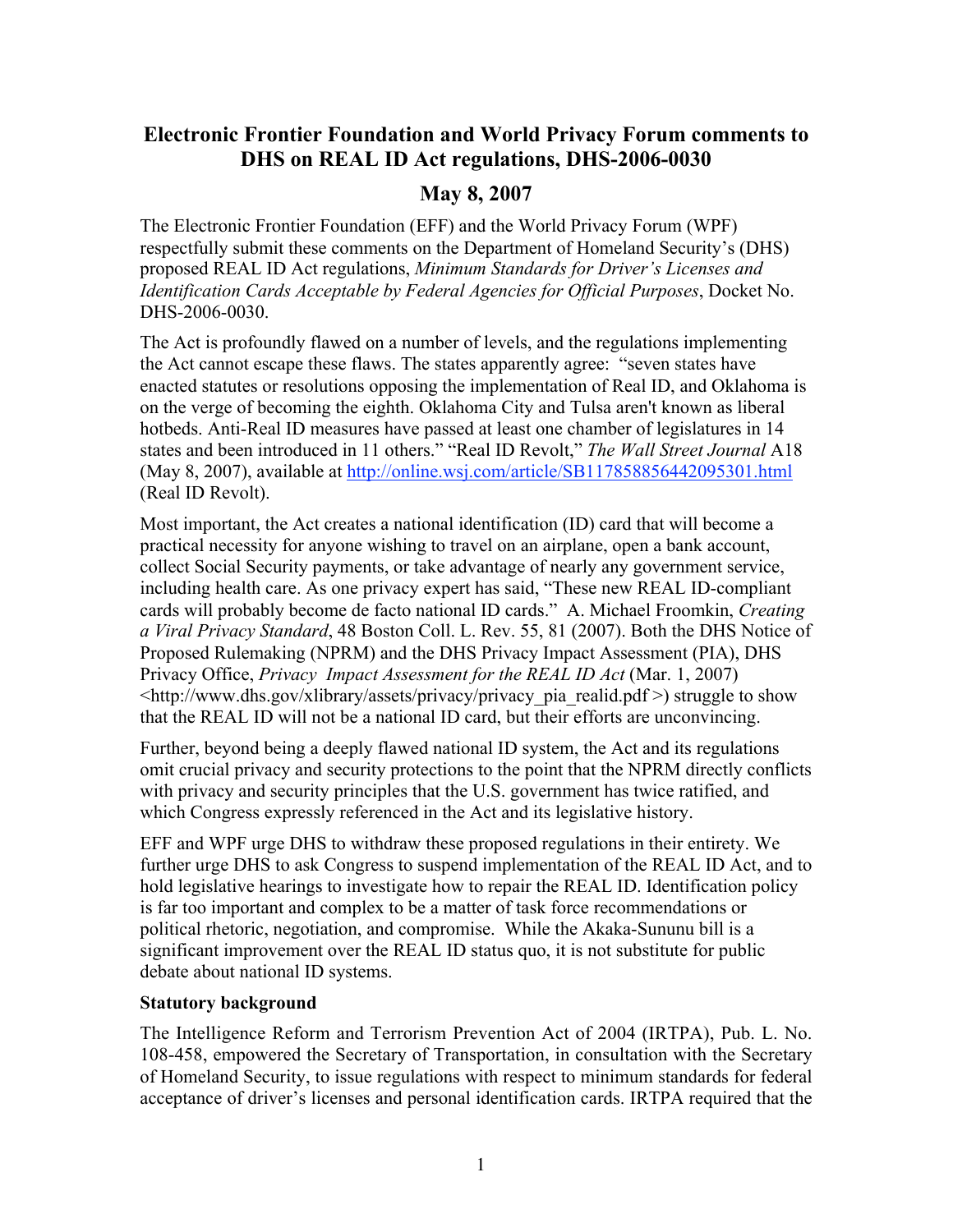Secretary issue regulations within 18 months of enactment that require each driver's license or identification card, to be accepted for any official purpose by a federal agency, to include the individual's: (1) full legal name; (2) date of birth; (3) gender; (4) driver's license or identification card number; (5) digital photograph; (6) address; and (7) signature. In addition, the cards must contain physical security features designed to prevent tampering, counterfeiting or duplication for fraudulent purposes; as well as a common machine-readable technology with defined minimum elements.

Even after IRTPA's enactment, the states retained considerable discretion in issuing driver's licenses. While IRTPA specified that federal regulations include minimum standards for the documentation required by the applicant, the procedures utilized for verifying the documents used, and the standards for processing the applications, the regulations were prohibited from infringing upon a state's power to set criteria concerning what categories of individuals are eligible to obtain a driver's license or personal identification card from that state and from requiring a state to take an action that conflicts with or otherwise interferes with the full enforcement of state criteria concerning the categories of individuals that are eligible to obtain a driver's license or personal ID card.

In short, IRTPA did not authorize the federal government to restrict a state's power to decide *who* may be eligible for a driver's license (e.g., aliens, legal or illegal). In addition, IRTPA:

- did not require uniform design of driver's licenses;
- required procedures to protect the privacy rights of individual applicants;

• required negotiated rulemaking under the Administrative Procedure Act, including representatives from: (1) state and local offices that issue drivers' licenses and/or personal identification cards; (2) state elected officials; (3) Department of Homeland Security; and (4) interested parties.

The REAL ID Act of 2005 set up a national standard for the issuance of state driver's licenses. REAL ID Act of 2005, Pub. L. No. 109-13, div. B, 119 Stat. 231, 302. Title II of REAL ID, "Improved Security for Drivers' Licenses and Personal Identification Cards," lays out requirements for new state ID cards. See div. B, tit. II, 119 Stat. at 311 (codified at 49 U.S.C.A. § 30301 note (2006)).

Unlike IRTPA, the REAL ID Act effectively preempted all state and local laws and regulations regarding driver's licenses in favor of national statutory standards and forthcoming corresponding regulations, and repealed all provisions of IRTPA inconsistent with national standards. It also repealed the IRTPA requirement of negotiated rulemaking and procedures to protect the privacy rights of individual applicants.

Under REAL ID, starting on May 11, 2008, "a Federal agency may not accept, for any official purpose, a driver's license or identification card issued by a State to any person unless" that state credential complies with technical standards issued by DHS. Id. § 202(a). The DHS Secretary may extend this deadline. Id. § 205(b).

REAL ID requires that states comply with extensive rules about how they issue driver's licenses, and defines in some detail what information those licenses must contain. See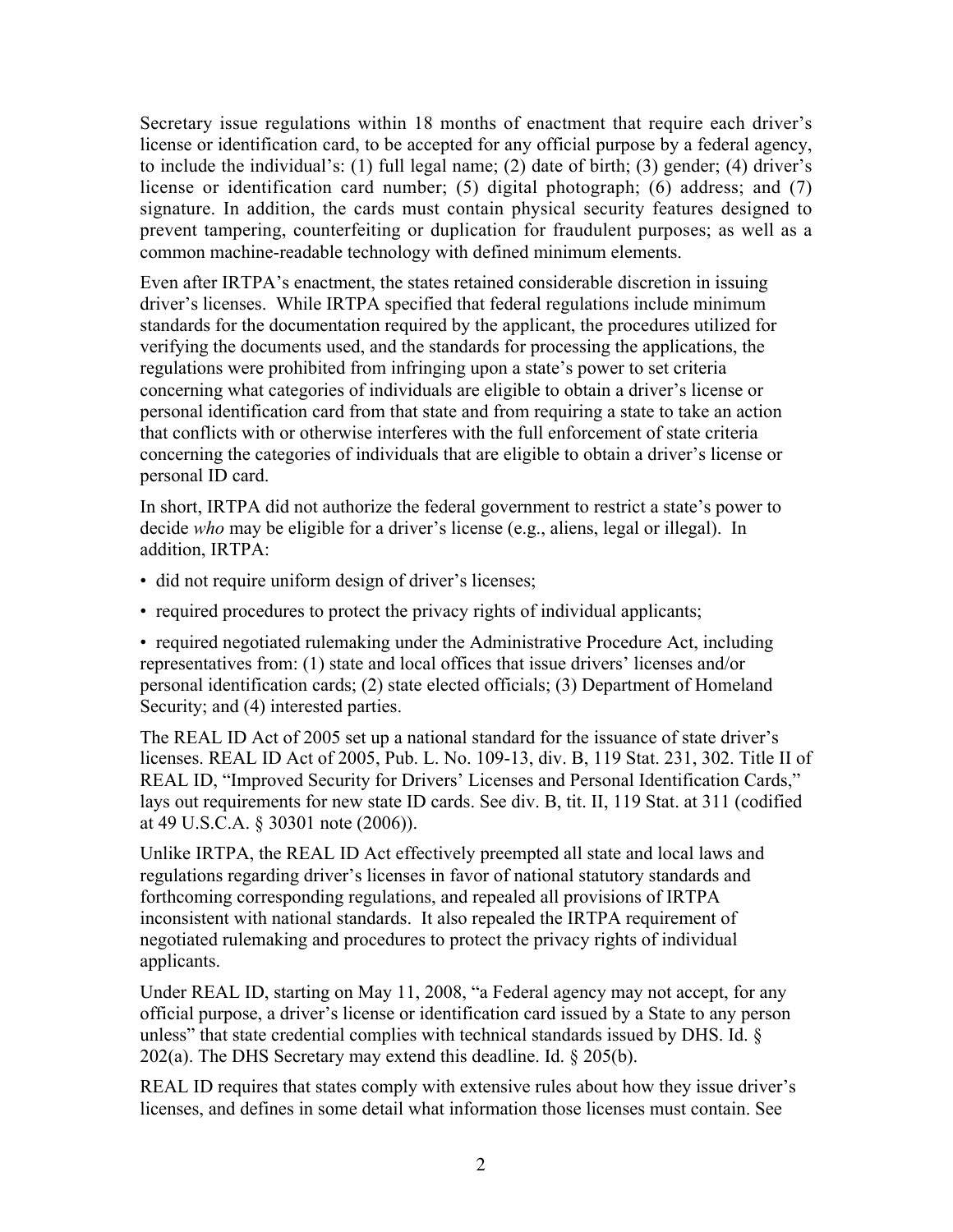REAL ID Act of 2005, § 202(b)–(d). The license must contain the holder's actual residence addresses (rather than a post office box), full legal name, birth date, gender, signature, and driver's license number, and a digital photograph of the person's face. Id. §  $202(b)$ ,  $(d)(3)$ .

Before issuing a driver's license that will qualify as valid under REAL ID, the states must require and verify the applicant's documentation, id.  $\S 202(c)(1)$ , (d)(4), either a photo ID document or a non-photo ID document that contains both the applicant's full legal name and date of birth. Id.  $\S 202(c)(1)(A)$ . States must verify the applicant's name, primary address, date of birth and SSN (or proof of Social Security ineligibility). Id. §  $202(c)(1)(B)$ –(D). Indeed, states must verify "with the issuing agency" the issuance, validity, and completeness of *each document* required to be presented by the person. Id. §  $202(c)(3)(A)$  (emphasis added).

States may not accept any foreign document other than an official passport. Id. §  $202(c)(3)(B)$ . States can only issue driver's licenses to citizens, permanent residents, certain asylum seekers, and the holders of particular types of visas. Id.  $\S 202(c)(2)(B)$ . The list of visa classes that qualify for a driver's license is noticeably shorter than the list of visa types that permit long-term residence and even employment in the United States. See 8 C.F.R. §§ 204, 205, 212, 214, 244 (2006).

The card must include physical security features (as defined by the DHS regulations), designed to prevent tampering, counterfeiting, or duplication. Id. § 202(b)(8); see id. § 205(a), 119 Stat. at 315 (granting the DHS Secretary authority to issue regulations under REAL ID).

REAL ID also tries to ensure that driver's licenses will be unique. If a person presents an out-of-state driver's license as ID, the issuing state must confirm that the out-of-state license is being terminated before issuing a new one. Id. § 202(d)(6).

REAL ID specifies that licenses will have to be machine-readable by a "common machine-readable technology." Id. § 202(b)(9).

Last but not least, the REAL ID Act establishes a system of databases. Each state must maintain a state motor vehicle database that contains: (A) all data fields printed on driver's licenses and IDs issued by the state; and (B) motor vehicle drivers' histories, including motor vehicle violations, suspensions, and points on license. Id. § 202(d)(13). This database must be shared with other states. Id.  $\S 202(d)(12)$ . Also, states must retain digital images of identity source documents in electronic storage in a transferable format, id.  $\S 202(d)(1)$ ; they must retain paper copies of source documents for a minimum of seven years or images of source documents for a minimum of ten years, id. § 202(d)(2).

## The Fair Information Principles and their Relationship to DHS and REAL ID

The Fair Information Principles (FIPs) are a set of internationally recognized privacy protection principles initially proposed by a U.S. government advisory committee in 1973 (HEW report, *Records, Computers and the Rights of Citizens: Report of the Secretary's Advisory Committee on Automated Personal Data Systems*). In 1980, the Organization for Economic Cooperation and Development (OECD) published a revised set of principles. *OECD Guidelines on the Protection of Privacy and Transborder Flows of Personal Data*. The eight 1980 FIPs have been widely adopted, and are viewed by the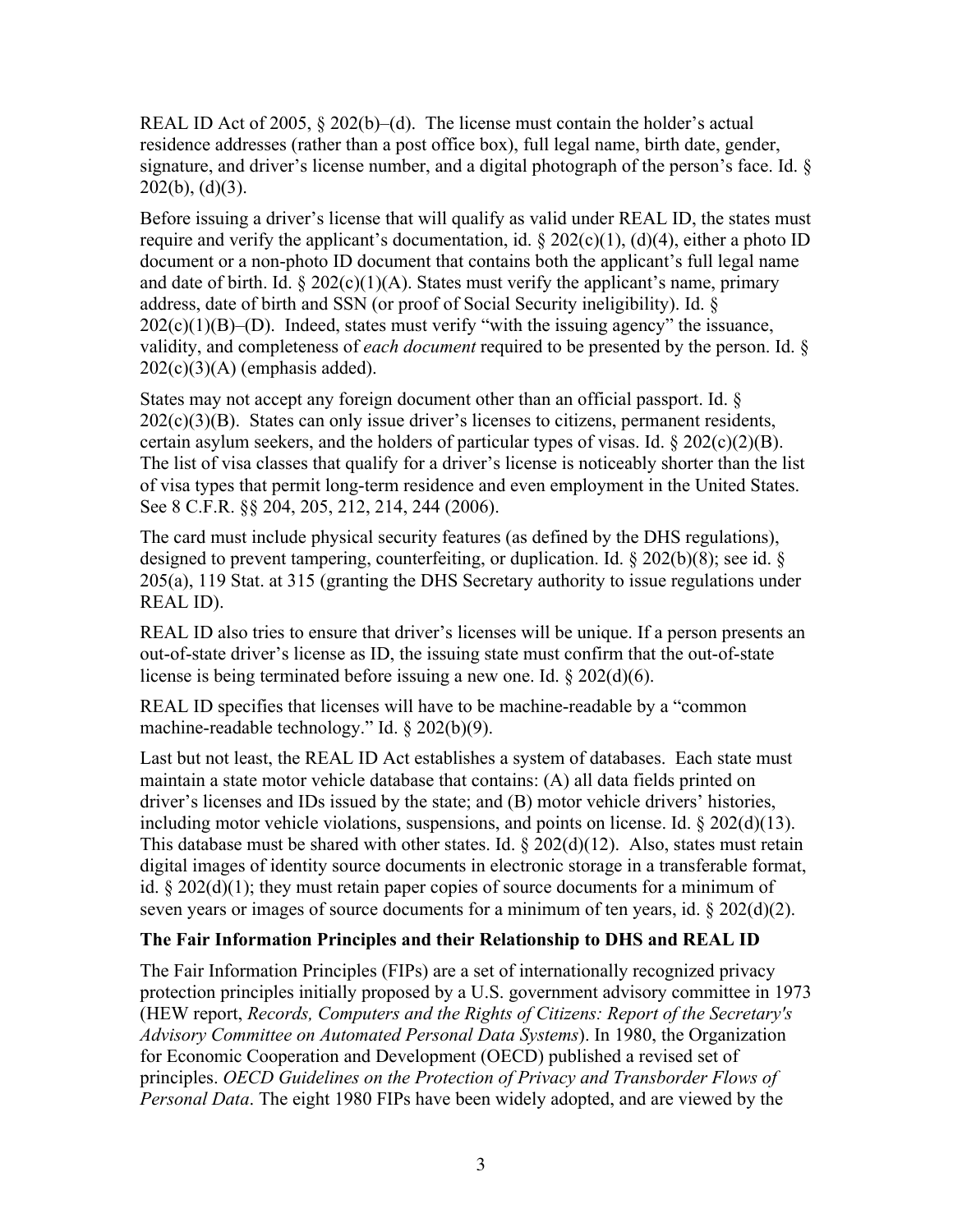U.S. Government Accountability Office as the basis of the Privacy Act and as the bedrock of the privacy standards by which U.S. government agencies assess, construct, and implement their actions.

DHS has expressly acknowledged the 1980 OECD Fair Information Practices and expressed the desirability of their application to U.S. government systems, including mixed systems. DHS Privacy Policy Guidance Memorandum 2007-1, at 3 (January 19, 2007).

Additionally, the OECD guidelines were an integral part of the U.S. Department of Justice Global Information Sharing Initiative's guidelines and guidance. U.S. Department of Justice, Global Information Sharing Initiative, Privacy Policy Development Guide at 33, 40, 73, 113 –116, 143, 145 (Sept. 2005).

The Fair Information Principles are the following:

• Openness

There should be a general policy of openness about practices and policies with respect to personal information.

• Collection Limitation

Personal information should be collected by lawful and fair means and only the information necessary for the stated purpose should be collected.

• Purpose Specification

The purpose for collecting personal information should be specified at the time of collection. Further uses should be limited to those related to that purpose.

• Use Limitation

Personal information should not be used for purposes other than those specified, except with the consent of the subject or by the authority of law.

• Data Ouality

Personal information should be accurate, complete, timely and relevant to the purpose for which it is to be used.

• Individual Participation

Individuals should have the right to inspect and correct their personal information.

• Security Safeguards

Personal information should be protected against such risks as loss, unauthorized access, destruction, modification or disclosure.

• Accountability

An organization should be held accountable for compliance with the organization's privacy policies, and should provide redress for failure to comply with them.

Implementing these principles would protect the privacy of those whose personal information would be contained in REAL ID databases and systems. Each principle should be looked at and specifically implemented by DHS.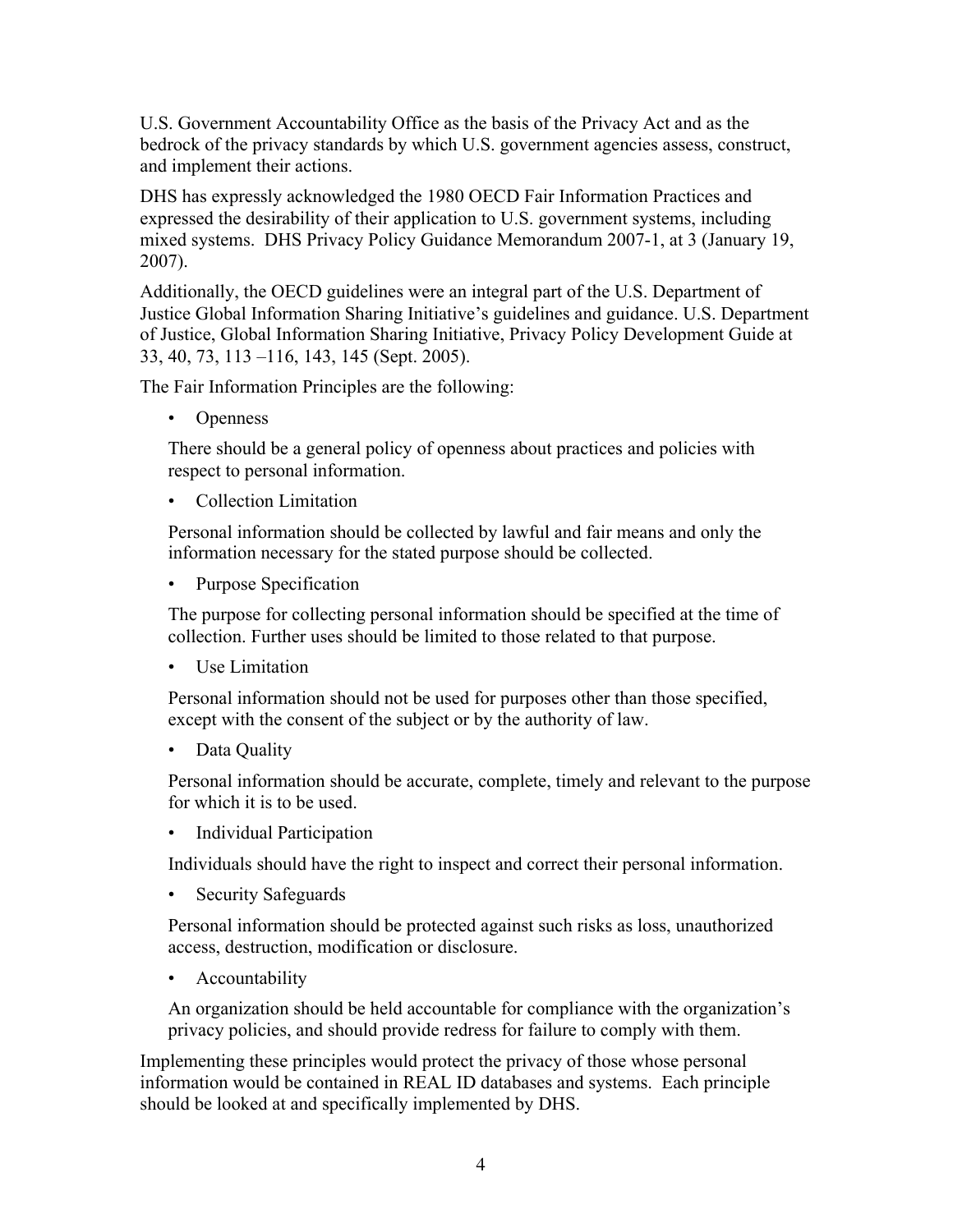For example, the principles of Purpose Specification and Use Limitation require that the purpose for collecting the information be disclosed and that uses be limited to that purpose. In the case of REAL ID, the purpose should be limited to the "official purposes" enumerated in the Act and in the NPRM at § 37.03. Consistent with those principles is the use of encryption of the data in the machine-readable zone to prevent secondary use.

The principles of Individual Participation, Data Quality, and Accountability all underlie the need for a timely and robust redress procedure for individuals whose records contain errors, inaccuracies, or fraudulent information.

The Security principle requires limiting access to all databases containing personal information to those with an official enumerated need to know and only as required for the purpose of administration of DL/ID cards and for purposes enumerated in existing law.

## I. The REAL ID Act and its regulations create a national ID system

REAL ID is a grave danger to civil liberties and privacy because it creates a national ID system. Even before REAL ID, it was well understood that a system of national ID not only poses a "wide range of technological and logistical challenges," but has "serious potential for infringing on the rights and freedoms of ordinary citizens." National Research Council, Computer Science and Telecommunications Board, Committee on Authentication Technologies and their Privacy Implications (hereinafter "NAS Committee"), IDS — NOT THAT EASY: QUESTIONS ABOUT NATIONWIDE IDENTITY SYSTEMS 47 (2002) (IDs— NOT THAT EASY).

DHS acknowledges that the REAL ID Act has been criticized for "creat[ing] a national identity card and centralized database on all drivers." NPRM, at 24. But its understanding of the problem is limited. "This concern stems from the provisions in the Act requiring that the individual States electronically verify application information against Federal databases and provide State-to-State access to verify that each applicant only holds a valid license in one jurisdiction." Id. DHS then defends the REAL ID system by saying: "the recommended architecture for implementing these data exchanges does not create a national database, because it leaves the decision of how to conduct the exchanges in the hands of the States." NPRM, at 25.

One pair of security experts recently explained: "While it's true that the system is not a single database per se, this is a semantic dodge; according to the DHS document, Real ID will be a collaborative data-interchange environment built from a series of interlinking systems operated and administered by the states. In other words, to the Department of Homeland Security, it's not a single database because it's not a single system. But the functionality of a single database remains intact under the guise of a federated datainterchange environment." Richard Forno and Bruce Schneier, *National ID card a disaster in the making*, http://news.com.com/2010-7348-6180835.html?tag=tb (May 3, 2007).

DHS unpersuasive defense shows that it either does not understand, or refuses to acknowledge, Americans' deep and wholly rational objections to national ID cards. U.S. "citizens' concerns for civil liberties, their historic association of ID cards with repressive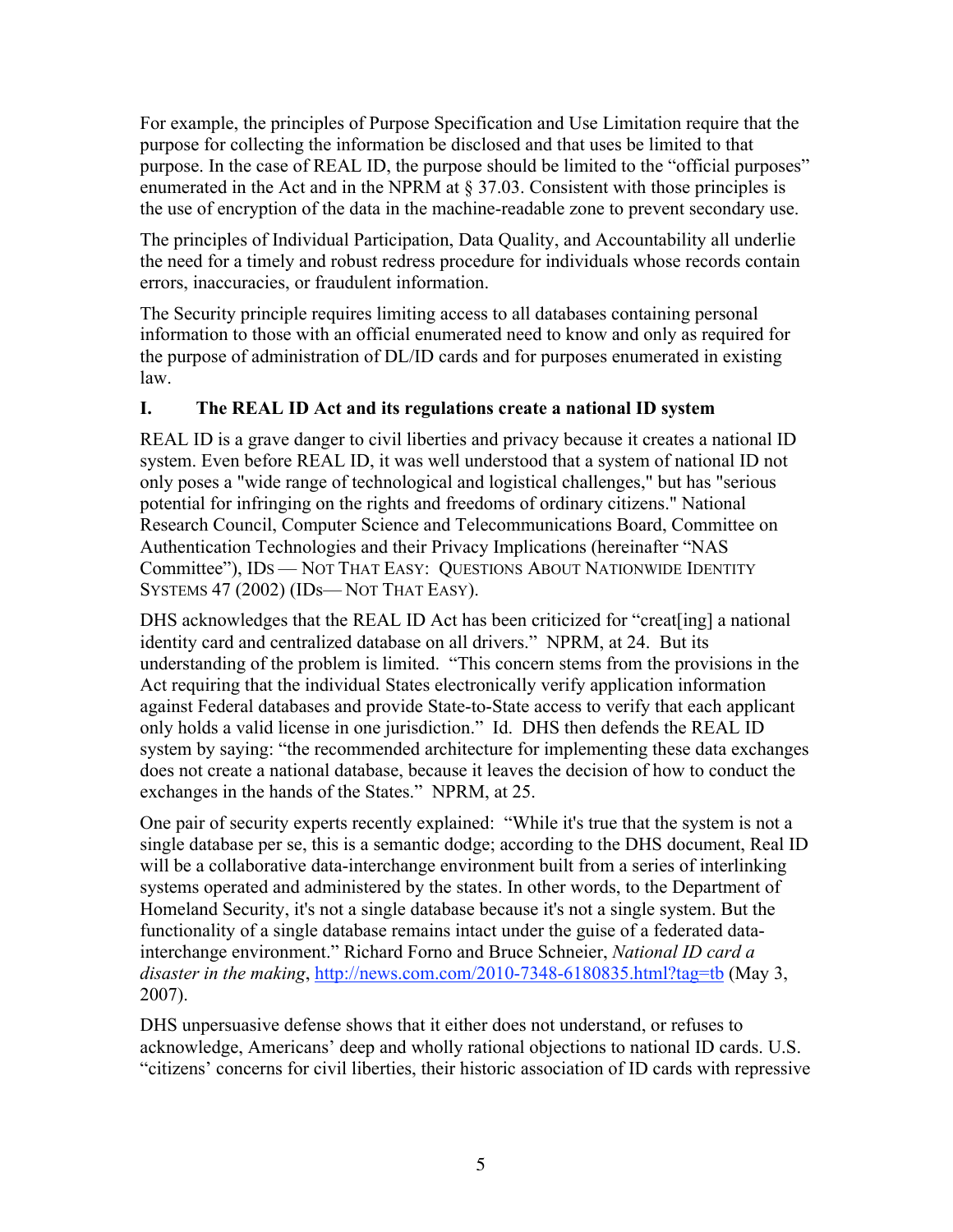regimes, and states' rights concerns have discouraged movement toward a governmentally sanctioned nationwide identity system." IDs— NOT THAT EASY at 7.

The problem is not a card or even a national database. A national ID system is an entire system of databases, information gathering activities, and human beings making fateful judgments about individuals based on that overall system. The standardized national driver's licenses created by REAL ID would become a key part of a system of identity papers, databases, status and identity checks and access control points - an "internal passport" that will increasingly be used to track and control individuals' movements and activities. Such a system not only infringes privacy but the rights of free speech, association, and travel. *E.g., Shapiro v. Thompson*, 394 U.S. 618, 629–31 (1969) (recognizing a constitutional right to interstate travel).

Further, we question the overall architectural integrity of the system that has been proposed. Where are the neutral third-party studies and documentation that definitively prove that this system, as enacted and as planned, will work, and will work to actually improve security in a cost-effective manner? The ideas behind the REAL ID Act were subject neither to vigorous public debate nor to vigorous independent scientific review.

Unfortunately, the costs of a national ID system exist regardless of whether the system actually protects against terrorists. A national ID system is likely to be the worst of both worlds — dangerous to a free society without making us any safer. This is a bad bargain.

DHS argues that a de facto national ID system is already in place, and that the agency is only making existing driver's licenses more secure. Current practice does not substantiate this argument. How often do individuals have their driver's license swiped in a card reader, which is linked back to a central government database or set of databases?

"Given the wide range of technological and logistical challenges, the likely direct and indirect costs, the serious potential for infringing on the rights and freedoms of ordinary citizens, and the gravity of the policy issues raised, any proposed nationwide identity system requires strict scrutiny and significant deliberation well in advance of design and deployment." IDs— NOT THAT EASY, at 47. Simply put, a national ID card is a commitment to a system of massive social surveillance that is alien to our constitutional tradition.

#### *The card and its ID number will be a "super-identifier"*

Obviously, we use many ID cards in America today. But these ID cards – driver's licenses, credit cards, employee badges, and so on – are issued and used for limited purposes under decentralized governance. Major companies do aggregate such data about us, but the overall system is not under government control.

Converting from a system of many similar cards to a mandatory governmental system of uniform cards is a major change.

"A nationwide identity system . . . might drive many other forms of identification out of use by subsuming their functionality. Several factors in particular could encourage widespread third-party reliance on the nationwide identity system to the exclusion of current systems. First, if the cost of the system is borne by the government and its associated agencies, the system's use would be free to other segments of society unless measures (technical, legal, or otherwise) are taken to prevent unauthorized use. Second,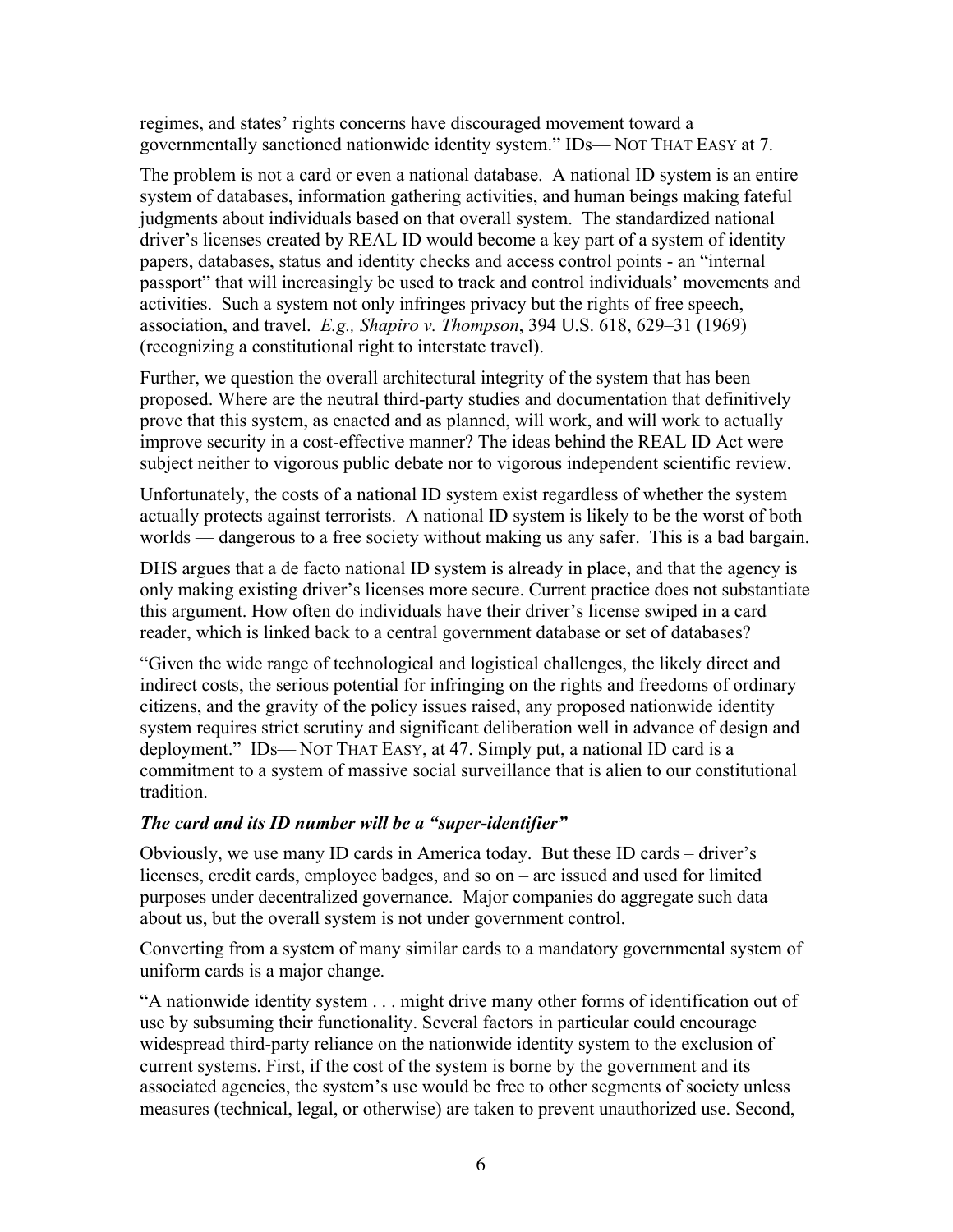unless private parties are prevented by law (or restrictions on technology) from relying on the nationwide identity system, the liability associated with such reliance would be shielded by the government's sovereign immunity. Third, even if the private parties were forbidden to rely on the data, it is very likely that private commercial organizations would begin to correlate data about citizens based on their card and/or identity within the system." IDS—NOT THAT EASY, at 30–31.

As a result, the REAL ID number may well become a "super-identifier" that acts as a key to tie address, name, and Social Security Number (SSN) together with a biometric. The REAL ID number will become a primary authenticator of identity in many transactions. Like SSNs, REAL ID numbers would be widely known and therefore susceptible to use by identity thieves.

The DHS Privacy Office, to its credit, forthrightly admits this problem. "All identity systems trigger privacy concerns and extend not only to the use of a credential, but to the use of any unique number associated with the credential. . . . This is a risk inherent to the law enacted by Congress and the proposed implementing regulations cannot ameliorate this risk." PIA, at 6. We agree, and we also agree that if REAL ID were to continue, the unique ID number should not be in the MRZ. PIA, at 17.

#### *Checkpoints and databases run amok*

The card and its number are only the tip of the national ID surveillance iceberg. Not having data collected about you obviously protects privacy. Conversely, a crucial and obvious dynamic associated with national ID cards is more ID checking and more gathering of information about who does what where. As discussed above, the REAL ID will become a standard for both the private and the public sector, and all of the associated data will be linked to a single standard super-SSN.

This is a serious privacy problem. "[H]istorically, totalitarian governments have developed elaborate systems for collecting data about people's private lives." Daniel Solove, *Digital Dossiers and the Dissipation of Fourth Amendment Privacy*, 75 S.Cal. L. Rev. 1083, 1102 (2002); Pamela Samuelson, *Privacy as Intellectual Property*, 52 Stan. L. Rev. 1125, 1143 (2000) ("One factor that enabled the Nazis to efficiently round up, transport, and seize assets of Jews (and others they viewed as 'undesirables') was the extensive repositories of personal data available not only from the public sector but also from private sector sources.").

Under REAL ID, every state's DMV database will be linked and much personal information – from SSNs and birth dates to copies of birth certificates and bank statements – will be accessible to many people across the country.

The machine readability of the REAL ID card will exacerbate the privacy problem. The requirement of a uniform technical standard (2D barcode) for the machine-readable zone on the REAL ID card and the requirement that such zone contain personally identifying information (§ 37.19) would accelerate the transformation of state-issued driver's licenses into national ID cards. As the DHS PIA recognizes, the requirement of a uniform technical standard for the MRZ on the REAL ID DL/IDs of all states would reduce the cost of scanning equipment, thereby increasing the likelihood of secondary uses by private sector and governmental entities. In addition, the inclusion of the personally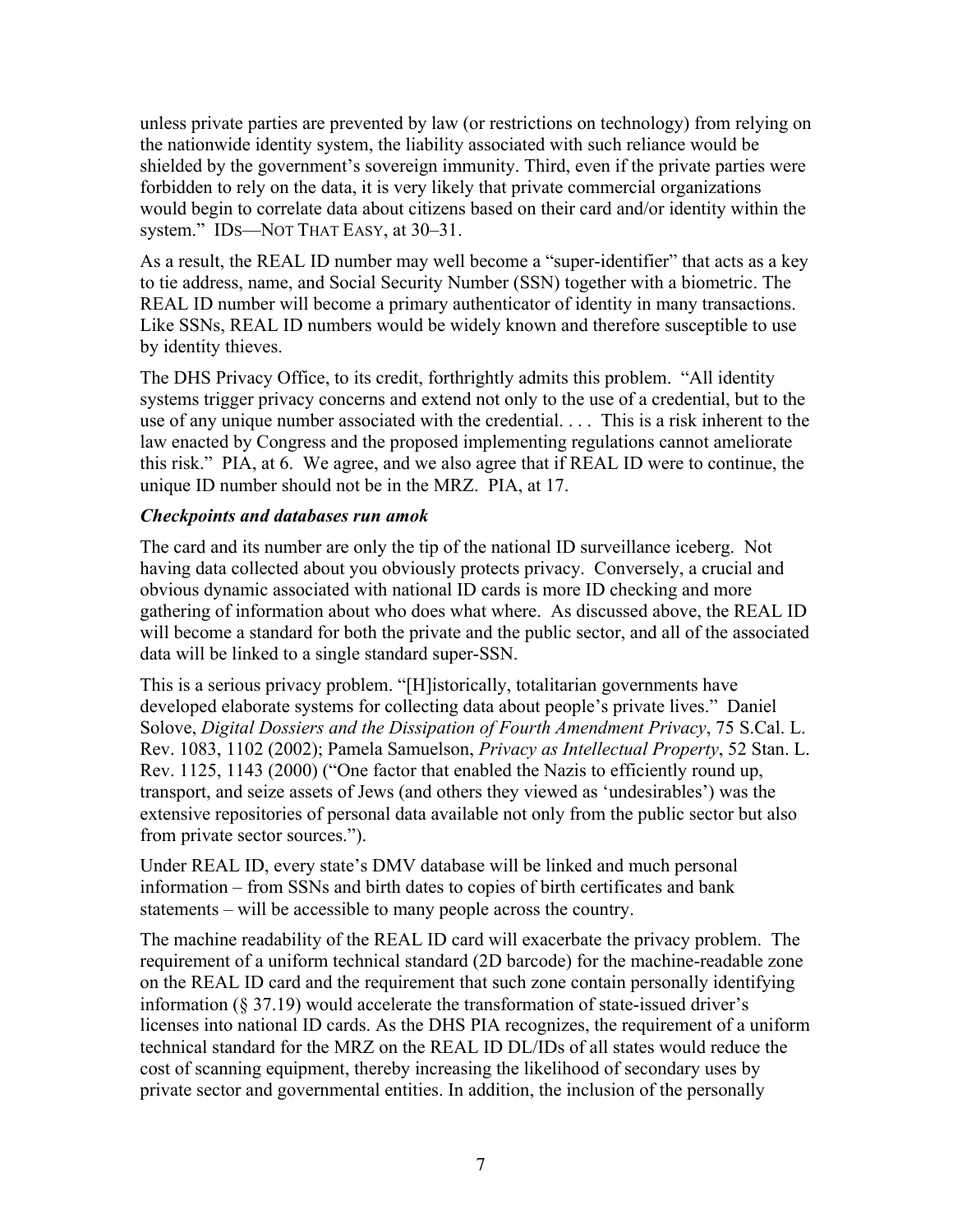identifying information from the front of the card in the machine-readable zone also facilitates the creation of databases for secondary uses. PIA, at 14. We agree with the DHS Privacy Office that "Neither the Act nor the House Conference Report support harvesting the information from the MRZ on the credentials." Id., at 15. DHS should have implemented regulations making it unlawful for third parties to harvest data from the MRZ. We do not understand why the DHS Privacy Office believes that DHS lacks the authority to do so. Id., at 14.

Also, requiring states to maintain databases of foundational identity documents will also create an incredibly attractive target to criminal organizations, hackers, and other wrongdoers. The breach of a state's entire database, containing copies of birth certificates and various other documents and information, could topple the identity system we use in the United States today. The best data security is not creating large databases of sensitive and valuable information in the first place.

Meanwhile, the requirement that states make their databases available to every other state exposes each state to the security weaknesses of all the others. There is no way to ameliorate all the consequences of the REAL ID Act requirement that information about every American driver be made available to every other state.

### *Because Congress did not clearly define the purposes of the REAL ID Act, its national ID system will suffer from severe mission creep*

Among the basic privacy principles (FIPs) are Purpose Specification, requiring collectors of personally identifying information to inform individuals of the purposes for which they are collecting it at the time of collection, and Use Limitation, requiring data owners to limit their use of personally identifying information to the purposes originally specified. DHS has a responsibility to implement the full standard of FIPs.

The "official purposes" of a REAL ID, as provided in the Act and in the NPRM at § 37.03, are: accessing Federal facilities, boarding Federally regulated commercial aircraft, and entering nuclear power plants. Because these are the only "official purposes" for the REAL ID, apart from driving, these purposes must be specified to applicants at issuance – and no other purposes can be allowed.

Unfortunately, the Act contemplates multiple uses for the REAL ID, and acknowledges that the activities associated with the REAL ID will likely expand greatly. The NPRM correctly states:

The rule would give states, local governments, or private sector entities an option to choose to require the use of REAL IDs for activities beyond the official purposes defined in this regulation. To the extent that states, local governments, and private sector entities make this choice, the rule may facilitate processes which depend on licenses and cards for identification and may benefit from the enhanced security procedures and characteristics put in place as a result of this proposed rule.

NPRM, at 108. The DHS thus acknowledges that REAL ID facilitates function creep and creates a serious concern that private parties such as insurance companies, educational institutions or employers, will use REAL ID licenses for identity verification and other purposes.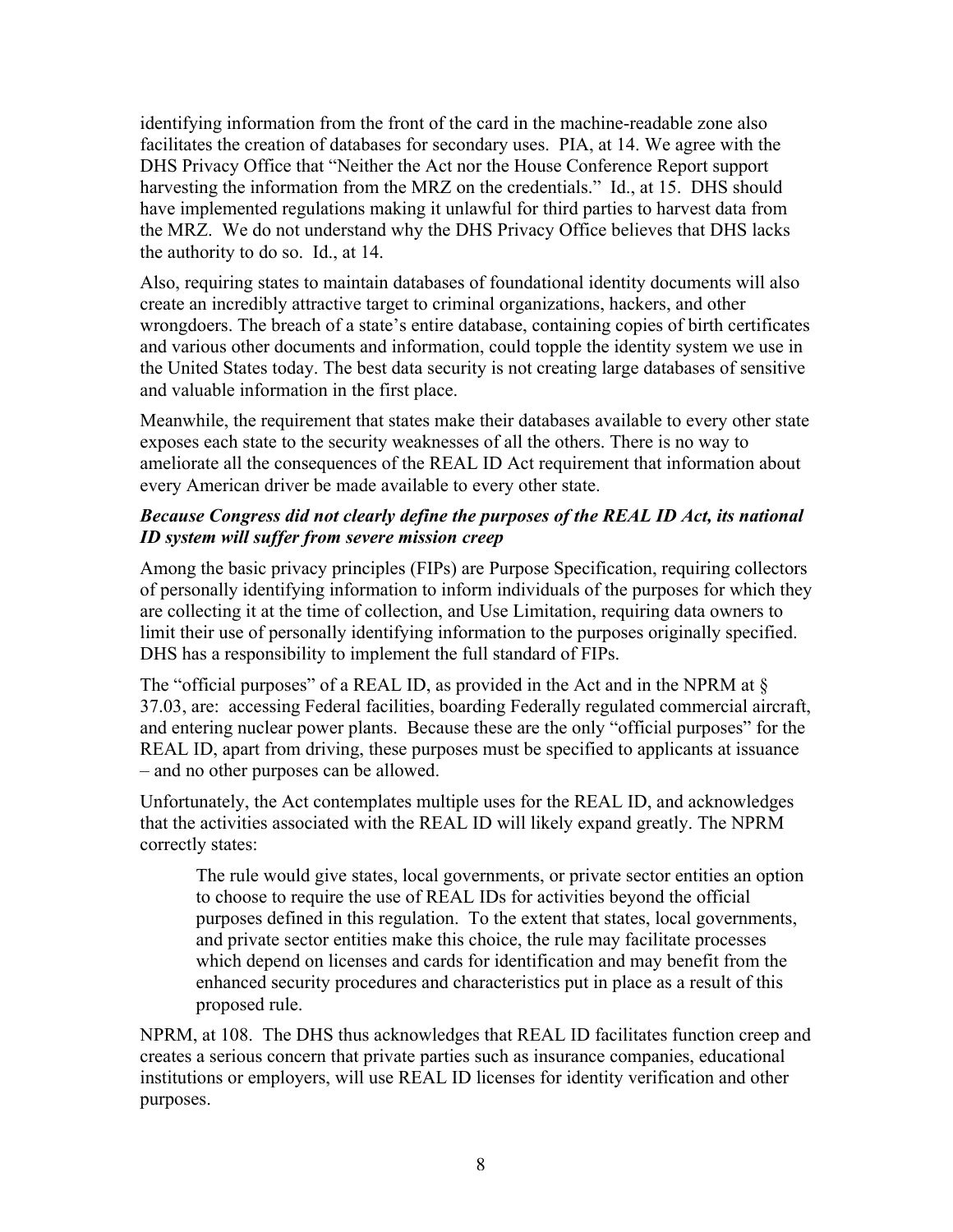Massed personal information will be an irresistible attraction to the Department of Homeland Security and many other governmental entities, all of which will dip into the data for an endless variety of purposes. As Anne Collins, the Registrar of Motor Vehicles for the Commonwealth of Massachusetts recently told DHS's Data Privacy and Integrity Advisory Committee: "If you build it they will come."

The REAL ID database will inevitably become the repository for more and more data on individuals, and will be drawn upon for an ever-wider set of purposes. Its standardized machine-readable interface will drive its integration into an ever-growing network of identity checks and access control points each of which will create new data trails that will in turn be linked to that central database or its private-sector shadow equivalent.

The DHS Privacy Office correctly notes: "The only way to prevent misuse of any identifier is to establish enforceable restrictions at the time any REAL ID identifier is introduced." PIA, at 7. Yet neither the REAL ID Act nor the proposed DHS regulations even attempt to control mission creep.

While the proposed regulations do not add to the Act's list of "official purposes," they indicate that DHS will consider expanding the list in future proceedings, including controlling "unlawful employment," gun ownership, drinking, and smoking. NPRM, at 109. Clearly, the government anticipates expanding the functions of REAL ID once this particular regulatory hurdle is overcome.

### *The REAL ID national ID system will not be effective against terrorism.*

REAL ID was enacted to protect against terrorism. NPRM, at 108. But identity-based security aimed at Americans is not an effective way to stop terrorism. "The terrorist attacks of September 11, 2001, were carried out exclusively by non-U.S. nationals; none of them would have had a U.S. ID if one had been required only of citizens. In addition, undercover operatives sponsored by a major foreign group or state hostile to the United States generally are individuals without suspicious records. It follows that such people's IDs (be they within a United States nationwide identity system or outside it) would not contain anything particularly problematic." IDS – NOT THAT EASY, at 20 n. 7.

Moreover, determined foreign terrorists will always be able to obtain fraudulent documents (either counterfeit or real documents bought from corrupt officials). "As an example of this, the Washington Post reported that 15 of the September 11 hijackers applied for visas in Saudi Arabia, where officials have indicated that identity theft is a serious concern." IDS – NOT THAT EASY, at 20 n. 10, citing <http://www.washingtonpost.com/wp-dyn/articles/A14788-2001Oct30.html>.

Indeed, DHS correctly admits that we cannot easily verify foreign credentials. NPRM, at 53 ("verifying the foreign passport itself with the Government that issued it is simply not feasible"). As the NAS Committee explained:

"Even if IDs were issued to foreign visitors entering the United States, the information would be based on information provided by their country of origin. Its usefulness is limited for at least two reasons: (1) many countries do not have much data about their citizens to begin with, and others may be unlikely to provide other nations with suspicious background information about their own citizens and (2) even if a country indicates that an individual seeking admission to the United States has a problematic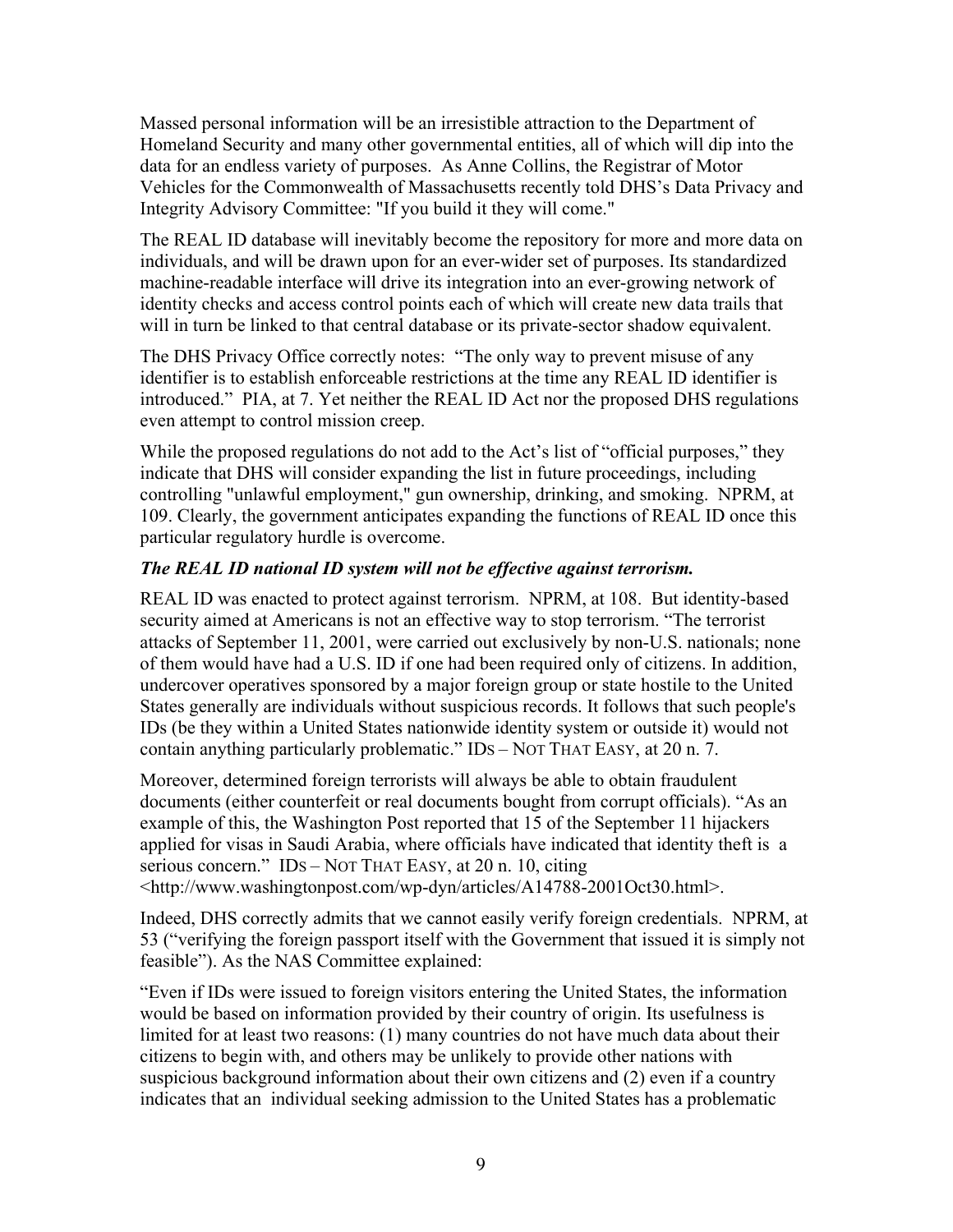background record, that doesn't mean the United States would consider such a person a risk (for example, a country might provide warnings about political dissidents). Adding information to an individual's ID beyond what his or her country of origin provides (presumably gathered by U.S. intelligence) is problematic for a number of reasons, including cost, scale, paucity of data, and potential compromise of sources and methods behind the information." IDS – NOT THAT EASY, at 20 n. 9.

Thus, the brunt of REAL ID falls on ordinary Americans, who are even less likely to be terrorists.

More fundamentally, ID system proponents seem to think that the security problem lies in being unable to verify identity. But ID documents do not reveal anything about what the identified person is likely to do; thus, "[m]uch of the utility of the national ID card assumes a pre-existing database of bad guys. We have no such database." Bruce Schneier, BEYOND FEAR: THINKING SENSIBLY ABOUT SECURITY IN AN UNCERTAIN WORLD 205 (2003).

Because no such database exists, a national ID system entails a powerful commitment to widespread social surveillance in order to try to identify "bad guys" – to distinguish the suspicious from the ordinary. We already know of such databases, watch lists, and other forms of generalized social surveillance, like "Terrorist Information Awareness" and "Secure Flight." These programs are not only generally hostile to privacy, free speech and other civil liberties but create specific risks such as "hasty judgment in times of crisis, the disparate impact of law enforcement on particular minorities, cover-ups, petty retaliation for criticism, blackmail, framing, sweeping and disruptive investigations, racial, ethnic, or religious profiling, and so on." Solove, *Digital Dossiers*, at 1104. And the combination of bureaucratic opacity and official secrecy that surrounds these systems have created arbitrary and capricious government regulation and enforcement behavior that both defies and undermines the accountability that the rule of law and our constitutional system requires.

#### *The REAL ID system will not prevent identity theft*

It appears that no part of the REAL ID system has been risk-mitigated specifically against ID theft. For example, there is not a specific security plan in place to mitigate theft and misuse of the foundational identity documents housed in multiple locations. Further, there is no plan to address security of the resulting information that will be disseminated to thousands of terminals and devices across the nation, accessible by DMV employees and others.

If any foundational document is compromised or if any of the systems are tampered with or breached, then the REAL ID will simply be a hardened ID that will make it more difficult for an individual to get corrected.

Moreover, because a physical ID is not needed to commit identity theft, the swiping and abuse of the machine readable information on the card can facilitate repositories of mass data stores of identity information that will be invaluable to thieves. Bad actors can and will get access to employment that allows them to scan REAL IDs. This poses identity theft problems. For example, the Department of Justice and the Federal Trade Commission discuss medical identity theft in their 2007 *President's Identity Theft Task*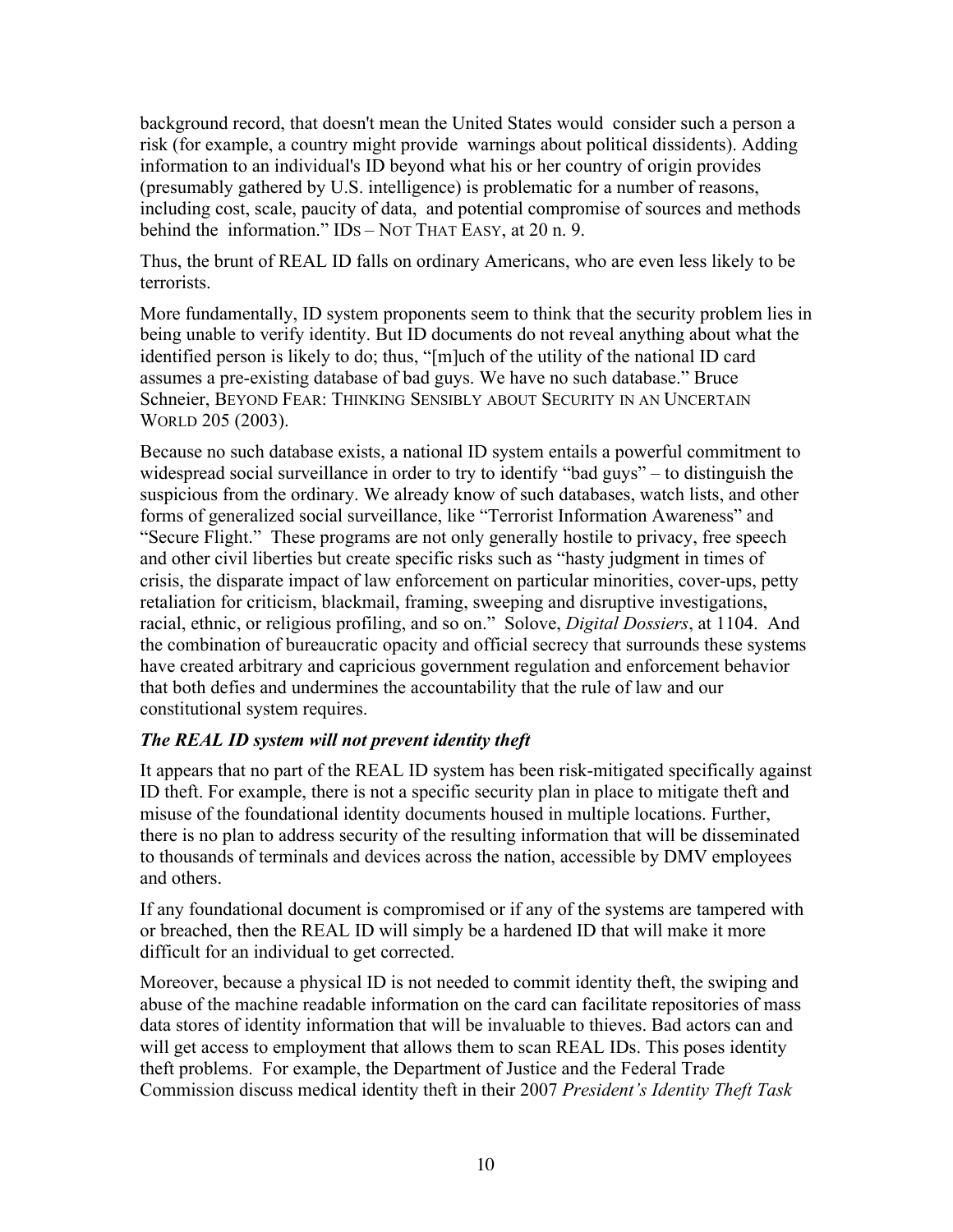*Force Strategic Plan*. Today, medical identity theft occurs when harvested information is used to access hospitals for health care, as in *United States v. Sample*, 213 F.3d 1029 (8th Cir. 2000). REAL ID stands to facilitate and exacerbate this problem precisely because machine readability will make harvesting easier.

## II. The contemplated REAL ID system imposes astronomical financial costs

Before the passage of the REAL ID Act, the Congressional Budget Office had estimated that its costs would be around \$100 million. Critics derided this estimate as laughably low, and in September 2006 the National Conference of State Legislatures estimated that REAL ID would cost about \$11 billion over the first five years.

But even these numbers are low, according to DHS, which estimates that REAL ID will cost the states and individuals from \$17.2 billion to \$23.1 billion over 10 years. NPRM, at 106. And there is no guarantee that these numbers are accurate; in fact, there is every reason to believe that they are low given that DHS has no clear idea of how to implement the REAL ID Act's dictates – and has made some unrealistic calculations.

For instance, DHS estimates that individuals' DMV visits will have a marginal cost of 64.7 million hours. NPRM, at 106. But this number must be spread over the 240 million driver's license holders. Simple arithmetic tells us that DHS expects REAL ID to add about 15 minutes to the average DMV visit. This number is unrealistic. As the Wall Street Journal sarcastically noted: "In California today, where a nation-high 25 million licenses are issued, residents can renew by mail. Real ID requires that you appear in person. So Americans can be grateful that DMVs nationwide are known as models of hassle-free efficiency; be sure to book a free afternoon." Real ID Revolt; see discussion below at p. 14.

Yet no provisions were made to pay for implementation of the Act or to streamline the administrative burdens on states and individuals. Slowing implementation, as some have suggested, see Nat'l Governors Ass'n et al., The REAL ID Act: National Impact Analysis 2 (2006), available at http://www.nga.org/Files/pdf/ 0609REALID.pdf, is no answer because the Act itself is fundamentally flawed.

#### III. The DHS REAL ID Regulations are unrealistic, unworkable, and excessively burdensome

Even if the REAL ID system were not an enormous danger to civil liberties, it is fatally flawed because it demands the impossible or near impossible from the states. Many of the problems are posed by the Act's identity and document verification requirements.

#### *DHS's document verification requirements are onerous*

Driver's license applicants must submit to the DMV proof of citizenship, a birth certificate and two proofs of address to acquire and renew a REAL ID. DHS Regs § 37.11.

States must then verify with the issuing agency the issuance, validity, and completeness of these documents. § 37.13.

1. States must verify birth certificates through the Electronic Verification of Vital Events (EVVE) System, or an alternative approved by DHS.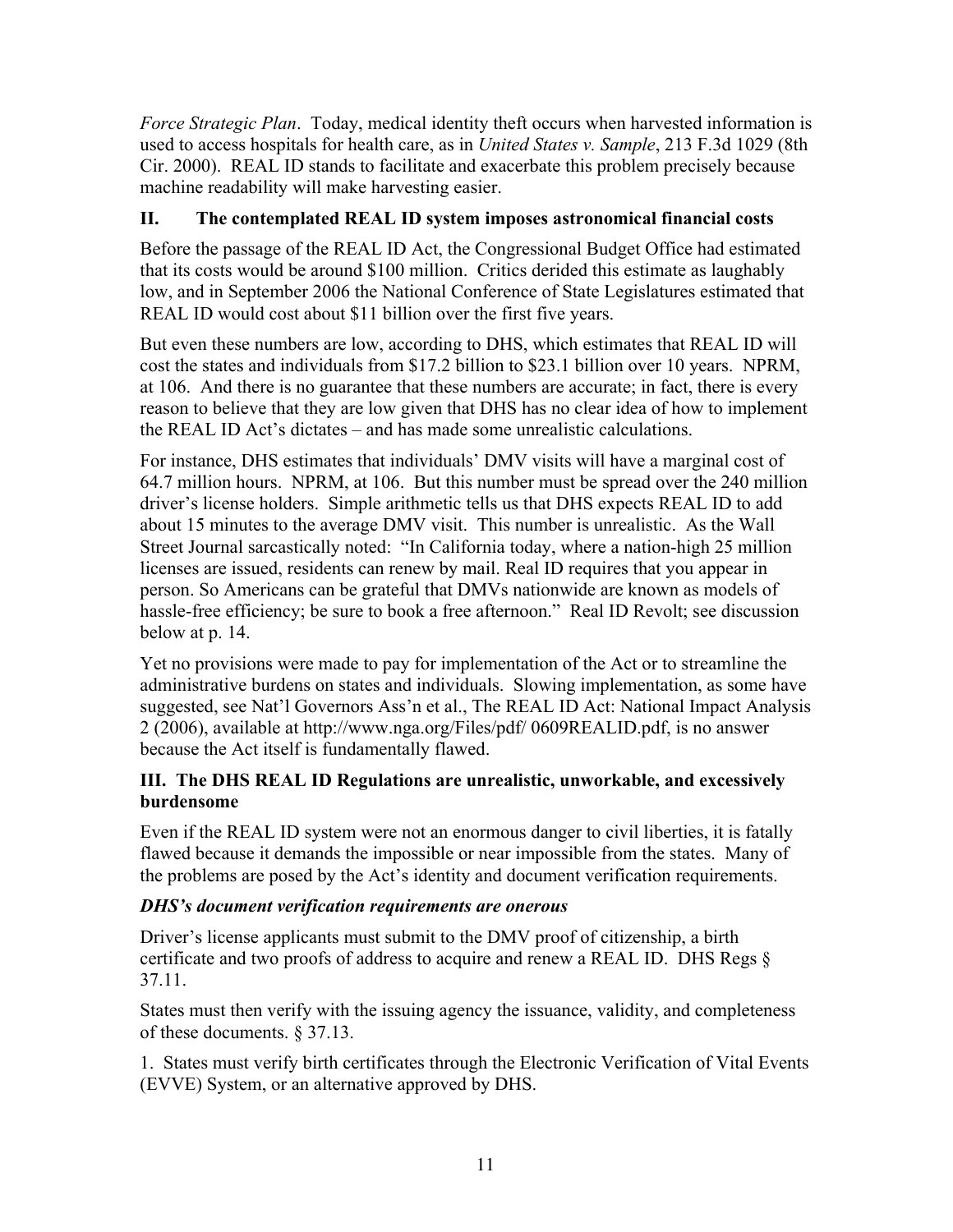2. States must verify a U.S. passport or Consular report of birth abroad through existing State Department systems.

3. States must verify documents demonstrating permanent residence through the Systematic Alien Verification for Entitlements (SAVE) system, or an alternative approved by DHS.

4. States must verify DL/ID cards with the state of issuance.

5. States must verify SSNs with the SSA's electronic database.

6. States must verify documents demonstrating address of principal residence in accordance with "a system of document verification acceptable to DHS."

The requirement that states verify applicants' documents with their sources is one of the Act's critical components, intended to increase the integrity of the REAL ID DL/ID card as an identification document. DHS states that the verification "will increase security by reducing the ability to fraudulently manufacture documentation typically used to obtain driver's licenses and identification cards." NPRM, at 47-48.

Common sense alone tells us that the Act's burdens on the states (and on individuals) are staggering. But DHS has dodged these implementation problems, despite considerable delay in the promulgation of the NPRM, by pinning its hopes on "vaporware systems" that do not exist or have not been tested on a national scale and likely will not exist or be tested for a long time.

As the National Governors Association recently told Congress,

"The proposed regulations identify five systems that will be required to make Real ID work: Social Security On-Line Verification (SSOLV), Electronic Verification of Vital Events Records (EVVER), Systematic Alien Verification for Entitlements (SAVE), an all-drivers system run by the states to ensure an applicant is not licensed in another state and a system run by the U.S. State Department to verify foreign passport information. *Only SSOLV is fully operational on a national basis and even it will require enhancements to handle the volume anticipated under Real ID. The other systems are either not widely used, in the developmental or pilot phase, or do not exist."*

Statement of David Quam, Director, Federal Relations, National Governors Association, Before the Subcommittee on Oversight of Government Management, the Federal Workforce and the District of Columbia, Committee on Homeland Security and Governmental Affairs, U.S. Senate, *Understanding the Realities of Real ID: A Review of Efforts to Secure Drivers' Licenses and Identification Cards* (March 26, 2007) (emphasis added), http://www.nga.org/Files/pdf/0703STATEMENTREALIDQUAM.PDF.

In short, any hoped-for improved security and integrity cannot be achieved because no mechanisms truly exist for implementing REAL ID.

DHS is apparently aware of these problems. For instance, the Act clearly requires that states verify "address of principal residence" with the "issuing agency" of such documents. Act,  $\S 202(c)(3)(A)$ . But nothing in the Act or the regulations addresses the duties of such "issuing agencies," e.g. utility companies, to assist the state in verifying residence address. Thus, as DHS concedes, "there is no nationally available, reliable, upto-date, and cost-effective method for States to verify this information with the issuing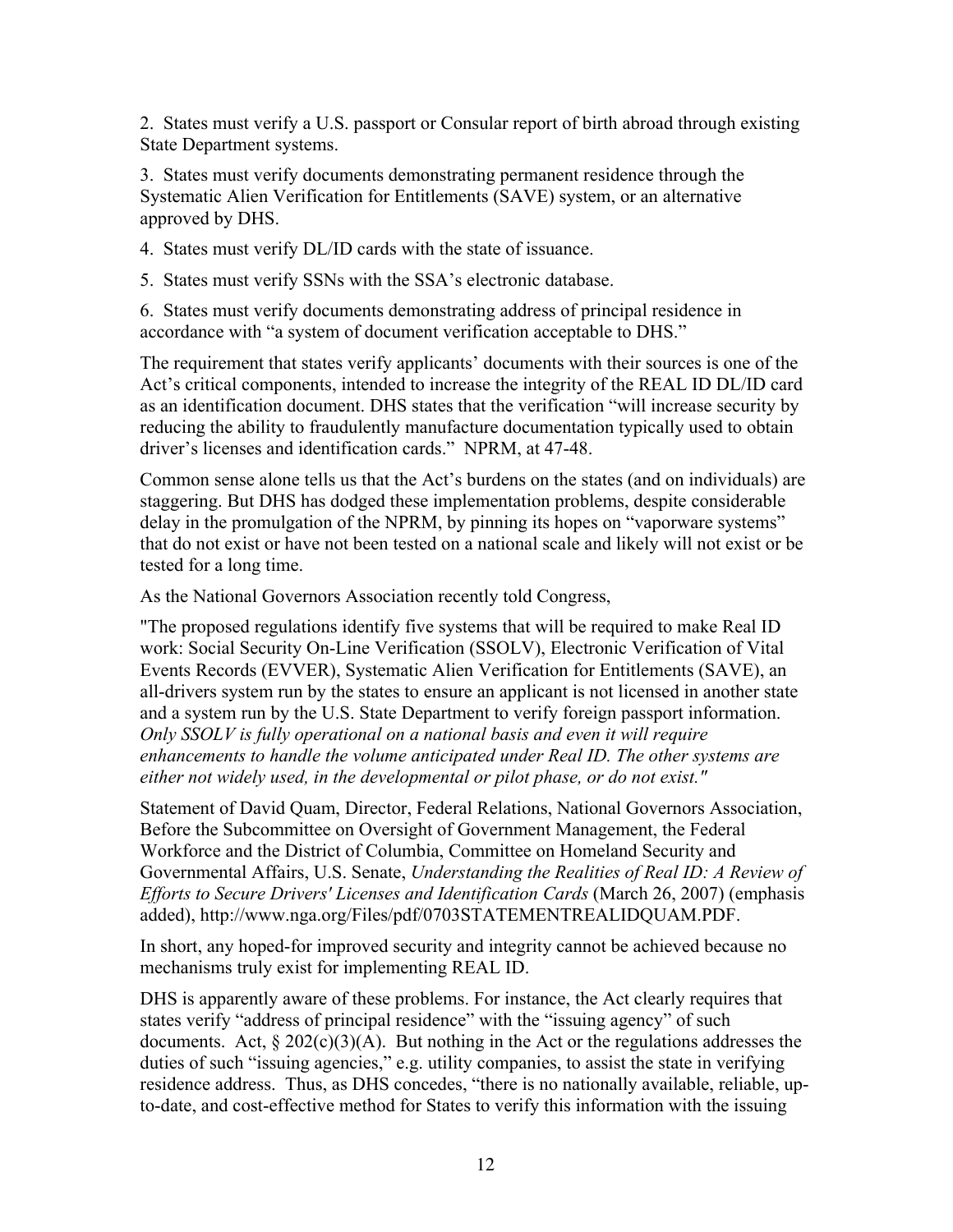source of the document, as the plain language of the Act would seem to require." NPRM, at 48-49.

DHS thus concedes that the Act's unrealistic standards cannot be met, and sets a vague requirement that documents be presented and accepted under a policy acceptable to DHS. NPRM, at 50. Nevertheless, address verification is required by  $\S 37.11$  (f) (1), (2), (3) (p. 134); § 37.13 (a) (6) (p. 137). Yet as security experts Forno and Schneier note, "while the department concedes it's a monumental task to prove one's domicile or residence, it leaves it up to the states to determine what documents would be adequate proof of residence--and even suggests that a utility bill or bank statement might be appropriate documentation. If so, a person could easily generate multiple proof-of-residence documents. Basing Real ID on such easy-to-forge documents obviates a large portion of what Real ID is supposed to accomplish.", http://news.com.com/2010-7348-6180835.html?tag=tb

Here, as elsewhere, the true problem is that Congress asked for the impossible.

Similarly, DHS recognizes enormous problems with the verification of other identity information. The EVVER system "has not been tested nationwide," but "such a system *could* be in place and fully operational by May 2008." NPRM, at 51 (emphasis added). But nothing in the NPRM indicates that this is likely to actually happen, and DHS admits that persons born before 1935 are unlikely even to have birth certificates. "It is anticipated" that there will be electronic verification of U.S. passports, NPRM, at 52, but this again appears to be wishful thinking.

Moreover, whether or not the systems themselves exist, "each State must have electronic access" to such databases, because "[s]ecure and timely access to trusted data sources is a *prerequisite* for effective verification of applicant data." NPRM, at 57 (emphasis added).

Sharing information in state databases with all other states is one of the most difficult challenges of Real ID. It is DHS's "highest priority"; "DHS will work closely with the States"; "DHS will provide assistance to states"; "DHS will actively support" and so on. See generally NPRM, at 57-62. But this connectivity problem remains unsolved. In essence, DHS abdicates responsibility and leaves it to the states to figure it out.

DHS states that it plans to build upon the existing infrastructure of Federal statutes, regulations and data systems (i.e., Commercial Driver License Information System (CDLIS) and National Driver Register/Problem Driver Pointer System (NDR/PDPS) in implementing REAL ID and will work closely with the Department of Transportation, AAMVA and the States to fulfill the requirements for State-to-State data exchange. NPRM, at 61. But this system is also vaporware.

The "prerequisite" connectivity does not exist, and DHS only promises to help the states. Again, Congress is to blame; DHS cannot do the impossible. But neither can the states, and DHS has now proven that almost two years of regulatory drafting cannot change reality. It is hardly surprising that the states are fed up with REAL ID.

Acknowledging reality, DHS comments that verification "may be phased in over time" (NPRM, p. 47). More time is no answer. States should not be required to start implementing the Act until the necessary systems and tools for verifying applicants' document at issuance actually exist and have been shown to work efficiently enough to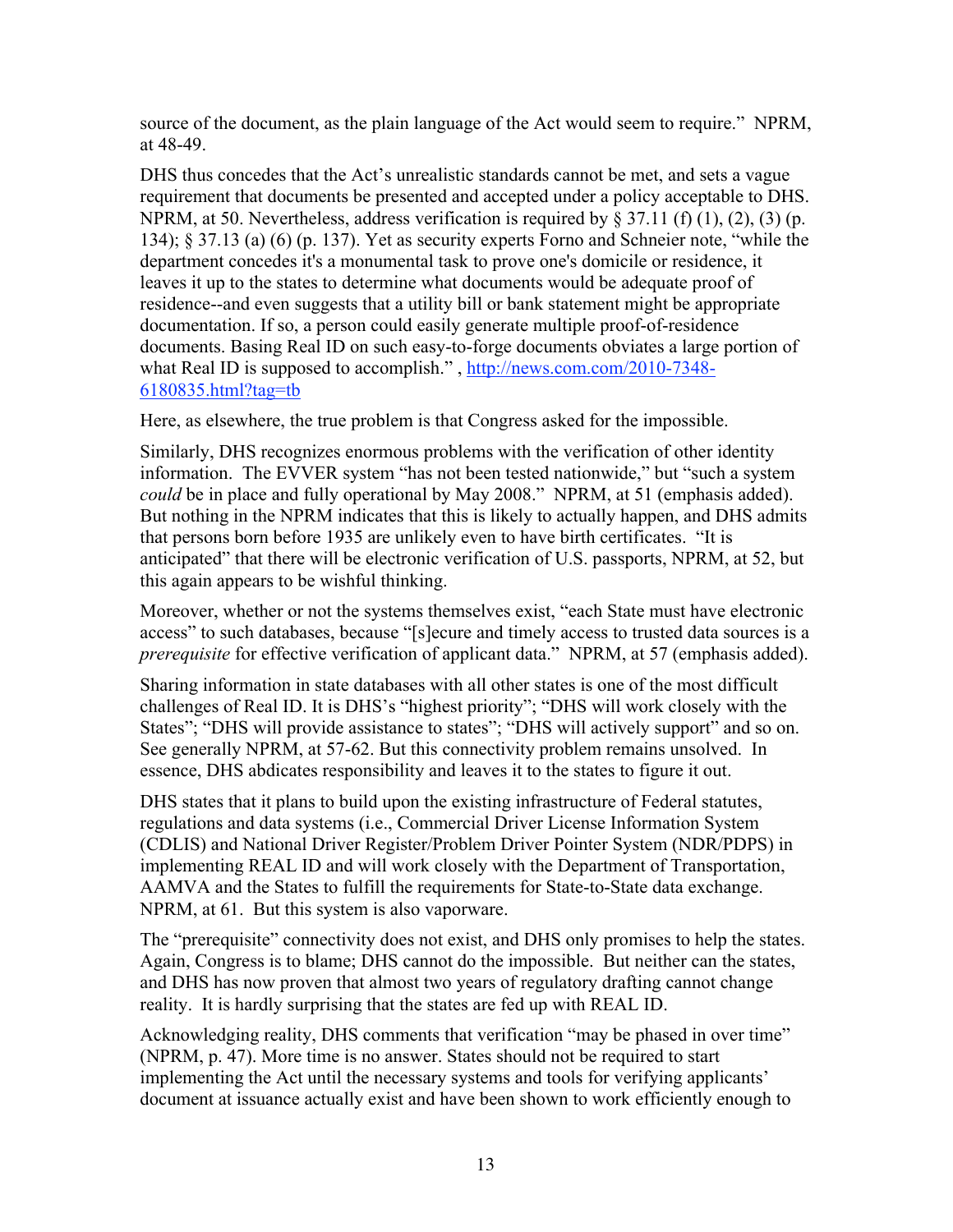permit compliant issuance. This includes systems for verifying birth certificates and DL/IDs of all jurisdictions. Nor can states possibly develop the required security plans without good knowledge of how these systems work in practice. It is absurd to ask the states to try to comply with ever-shifting compliance targets. Until these are systems are actually implemented, states cannot reasonably comply with the proposed rules.

#### *Other burdens on the states are similarly onerous*

Because the states vary greatly in their driver's license laws, they must adopt conforming legislation and honor procurement processes to implement the Act's far-reaching changes. Independently of harm to individuals themselves, the states will be massively burdened.

Most important, the Act will require major efforts in storing and transferring data. The California DMV's computer system, unfortunately, is old and difficult to upgrade. It uses about 1200 distinct computer programs, 70 percent of which were created in the 1960s using now-obsolete programming languages. Furthermore, about half of the current IT staff, which possesses the institutional knowledge about the systems and their underlying technologies, will be eligible to retire within a few years.

Address of principal residence: The DL/ID card currently displays an address. California allows for the display of a P.O. Box on the card, however a physical address is required to be submitted and retained on their DL record for legal purposes.

Individuals qualifying for confidentiality may have their residence address blocked from the record. California, like many states, has laws that protect the safety of certain groups of individuals by making their residential address confidential, including not requiring that it be displayed on their DL/ID card. Protected groups include law enforcement officers, judges, public officials, and victims of domestic violence.

Although § 37.17(f) excepts individuals enrolled in "State address confidentiality programs" and individuals whose addresses are entitled to be "suppressed" under state or federal law from the requirement to display address of principal residence on the DL/ID card, this exemption is inadequate. Such "confidentiality programs" are limited to victims of domestic violence and those in related situations (e.g., stalking). In California, for example, other persons are not protected by "suppression"; they are protected by an address confidentiality program.

States are also required to use digital technology to electronically capture identity source documents.  $§37.31$  (a)(b)(c) (p. 148). The Act and  $§37.31$  of the proposed regulations require states to collect and maintain vast amounts of personally identifying information that they do not now maintain, including source documents such as birth certificates issued by numerous jurisdictions, immigration documents, documents containing Social Security numbers, and potentially utility bills and tax records. For California, in addition to significant costs for scanning equipment for 168 field offices, and the computer hardware and software necessary to capture, store and retrieve the documents, the new database of sensitive personal information represents a significant privacy and security risk.

Loss of virtual transactions: The population of California increases by more than 500,000 people per year, and much of that population growth occurs in geographic areas not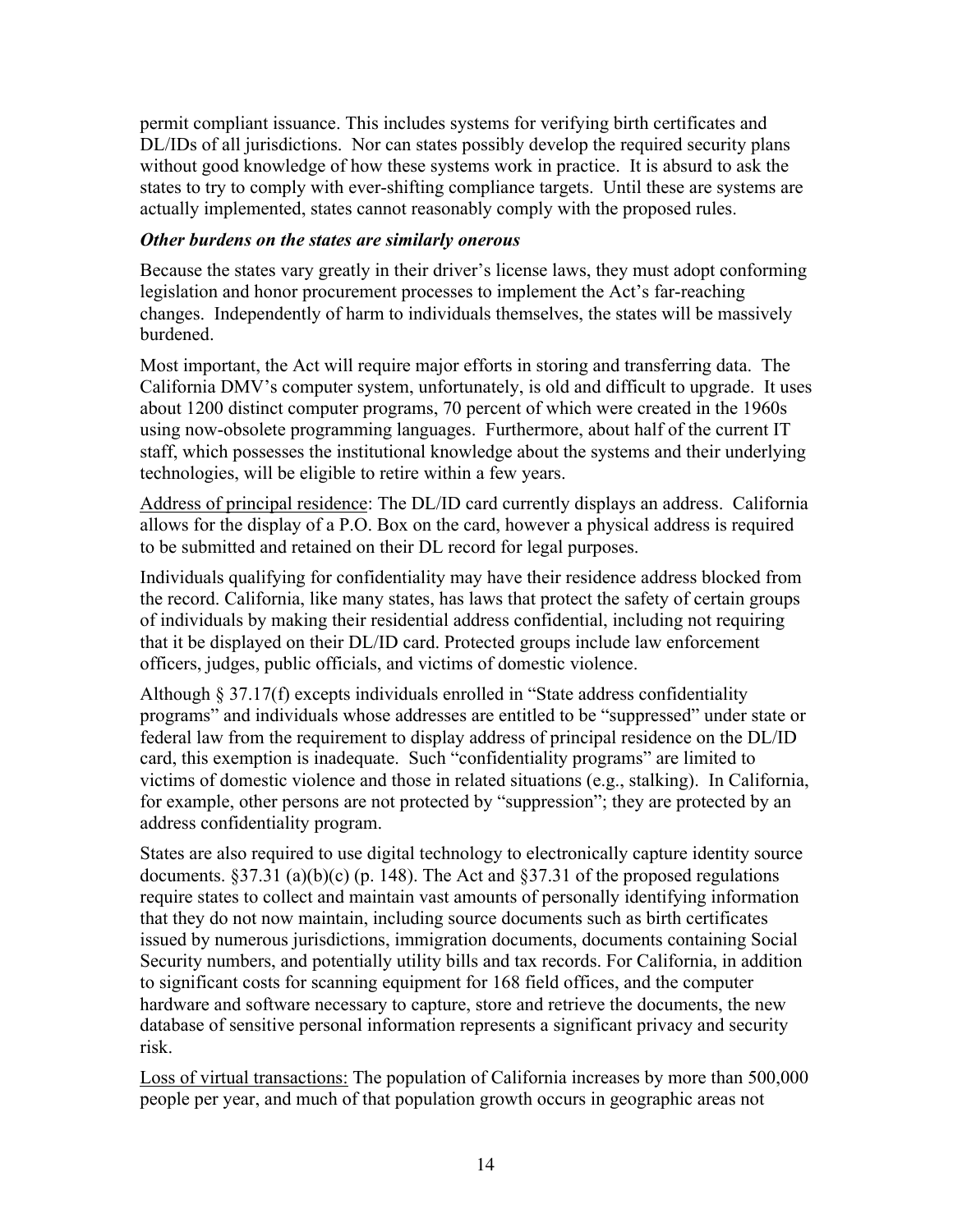served by a DMV field office. One of the California DMV's most promising strategies for handling this growth, reducing congestion at DMV offices, and improving service to citizens is to promote the use of "virtual" transactions over the Internet. But the Internet could not be used for any REAL ID issuances, increasing the burden on the field offices.

Renewals: This problem also complicates renewals. DHS is also requiring states to limit the validity period of all non-temporary  $DL/IDs$  to less than 8 years. §37.21(b)(2) (p. 145). This will have a major impact on states that allow driver's licenses to be renewed without a physical visit to a DMV office. California, for instance, allows drivers with good records to renew their licenses by mail or over the Internet for up to two renewal cycles; California drivers with a "clean" driving record can go as long as 15 years before they must appear in-person at a DMV field office to renew the license. California also offers its senior citizens an identification card that is valid for ten years. The Act's eightyear limit will eliminate these programs and bring literally millions of additional applicants into California DMV offices earlier than required under current law, with staggering impacts on both the DMV and individual drivers.

Redress burdens: Problems are bound to occur in the complex submission, verification and issuance process mandated by the Act. Inevitably, persons will be unable to obtain REAL IDs for various reasons: lack of access to needed identity documents; verification problems because they were victims of identity theft or because of bad data in databases; simple error on the part of the DMV; and so on. In any such situation, an individual applying for a REAL ID will expect the state DMV to assist the individual in resolving the problem.

The challenge of correcting inaccurate records and providing appropriate redress for individuals is exacerbated by the distributed system and multiple sources of records required by REAL ID. The ability to correct errors in one's data is essential, since accuracy of information is the key to the effectiveness of REAL ID as an authoritative and reliable verifier of identity. Along with the correction of inaccurate data, the system must be able to facilitate routine updates, such as change of name or address, and to propagate them to all databases and systems where the data resides. When problems arise in the widely distributed systems for implementing the REAL ID Act, whether as the result of technology failures, human error, identity theft, or other forms of fraud, determining accountability will be very difficult. The lack of a multi-state governance structure would make it nearly impossible to correct errors in records and systems and propagate such corrections throughout a myriad of systems.

#### *REAL ID imposes profound burdens on individuals as well*

The burdens that REAL ID places upon individuals are profound and varied. Impacts range from discrimination to health care to cost to stalking.

#### *REAL ID imposes multiple types of burdens on individuals*

Because the federal government has appropriated only a small fraction of the necessary costs to implement REAL ID, the driver must bear the burden of higher costs at the DMV. DHS estimates that drivers will bear about 30% of the costs of REAL ID, optimistically believed to be more than \$20 billion over ten years.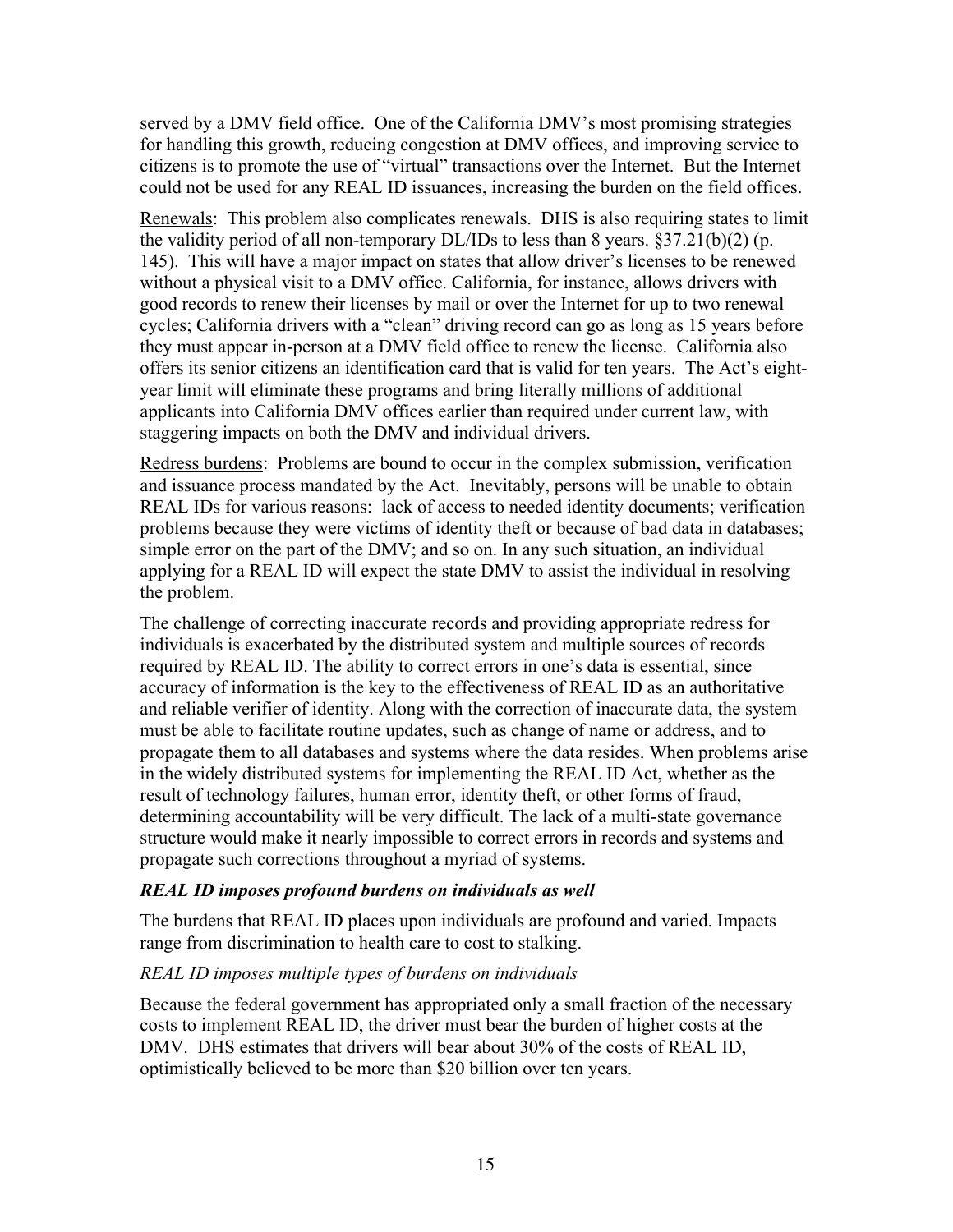But such costs are only the tip of the iceberg. Like the states, individuals will be burdened by the Act's onerous documentation and verification demands, which require proof of citizenship, birth certificate and two proofs of address to acquire and renew a REAL ID. The DMV must then verify that these documents are authentic. This requirement will be particularly difficult for:

- o Senior citizens
- o Native Americans
- o Victims of natural disasters like Hurricane Katrina
- o Naturalized citizens
- o Victims of domestic violence
- o Immigrants
- o People who live in RVs or are homeless.

The requirement that a REAL ID will be needed to enter federal facilities will have particularly unfair impacts. The very people who may have the greatest difficulty complying with the Act by providing verification documents - the poor, lawful immigrants, refugees, elderly people, and transient or homeless people - may also be most in need of the benefits and services offered at federal facilities.

Moreover, drivers will suffer horribly because DMV locations will be completely overburdened.

- o Lines will be longer because it will take more time to process applications
- o Mail and Internet renewals will have to be suspended.
- o Individuals will have to wade through new bureaucracy in order to provide all the necessary documentation and make sure that their information is correct in multiple federal databases.

#### *Women and others can be stalked using REAL ID cards and nationally linked databases*

Requiring that individuals must allow their home addresses to be printed on the REAL ID card poses onerous burdens for many individuals. Unfortunately, because the REAL ID in effect publishes home addresses for individuals who are not protected in some way recognized by the NPRM – which excludes many people entitled to address confidentiality or suppression by states like California, see above at p. 14. the NPRM effectively gives stalkers the information they need to locate their targets. As the REAL ID becomes more widely deployed and required due to the lack of controls on the use of the card, scanning REAL IDs will likely become ubiquitous. Once this happens, mass lists of names, home addresses, and other information will be even easier to assemble, sell, and trade.

Individuals who fall into a protected category in REAL ID will perversely stand out to those asking to see ID cards because they have a PO Box or alternate address on their REAL ID cards.

As the use of the REAL ID expands, the way home addresses are being handled on REAL ID cards stands to contribute to serious public safety issues both for those who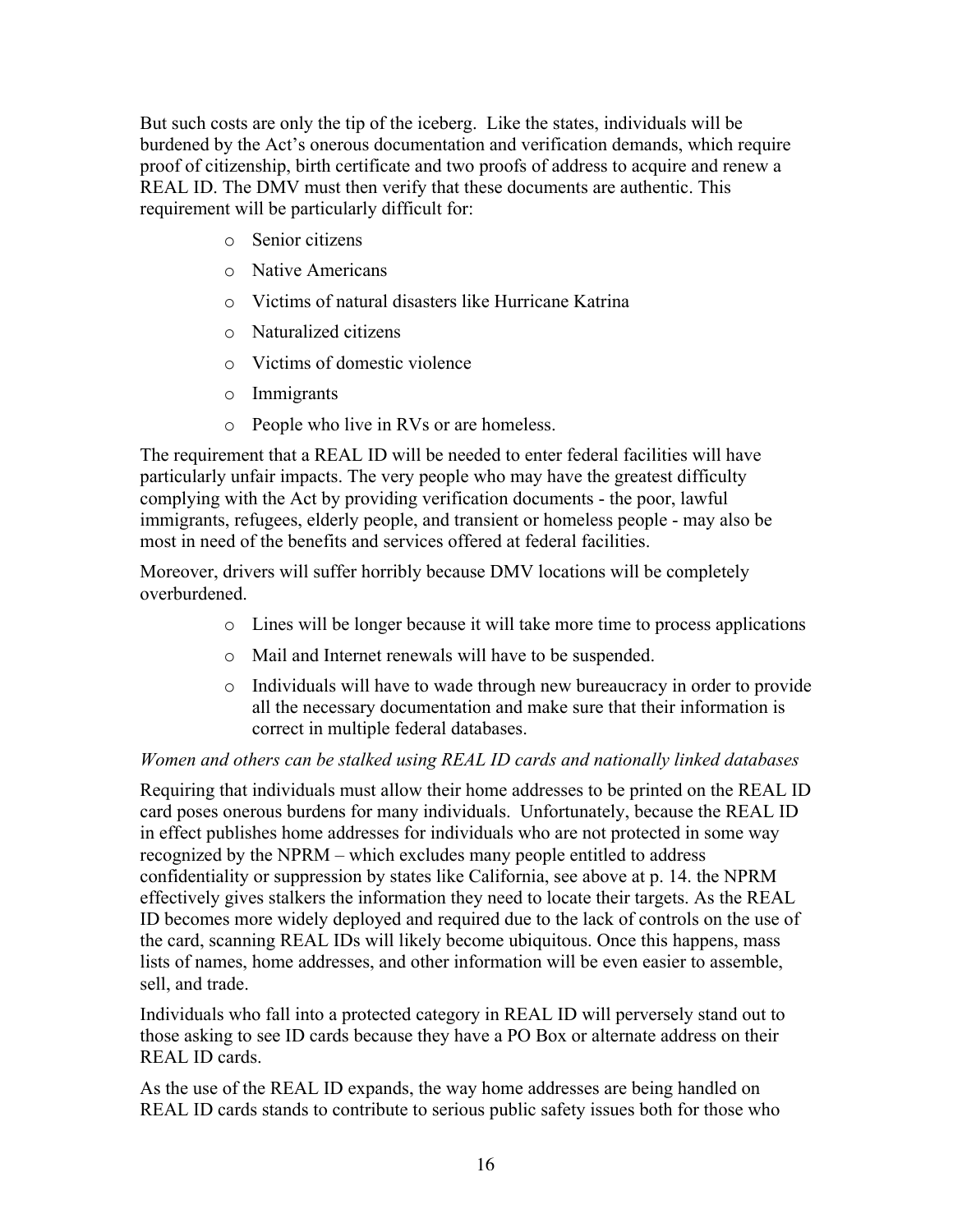have a protected status, and those who do not. DHS needs to take these issues back to the table and specifically allow women and others to proactively protect themselves from stalkers and stalking and to allow those qualifying for using an alternative address from not standing out due to the rarity of those addresses.

The DHS Privacy Office noted, however, that Congress actually suggested that innovation might "allow for less data being present on the face of the card." PIA, at 4. All individuals should be allowed to use an alternate address at least on the card itself as a minimum "first step" in redressing the harms set to be moved into action against card holders. Alternate addresses can point to the home address in a database in a more secure location than a grocery store or other retail outlet, which is where many people's REAL IDs will be scanned.

#### *REAL ID can burden senior citizens and others with health care issues*

The NPRM also did not contemplate how senior citizens, disabled individuals, disadvantaged individuals, and others reliant on Federal health care programs such as Medicare will be impacted by REAL ID. Additionally, the NPRM makes no attempt to mitigate the profound public health harms that may result from the implementation of the Act.

SSN verification may be difficult or impossible for victims of identity theft, and in particular medical identity theft who are also recipients of Medicare. What will happen to individuals on Medicare who fail SSN verification? What is the process for recourse for people who have chronic conditions that cannot suffer a lapse of medication or service? There are known weaknesses in the SSN verification systems. Will DHS simply put this problem off on the states to handle?

Additionally, there is no procedure to ensure health care for elderly, disabled, and disadvantaged individuals on Medicare who are not able -- for a variety of reasons (cost, inability to understand, lack of mobility) to get the required identity documents. Will people be denied essential services in the name of REAL ID?

#### *The REAL ID system is likely to facilitate discrimination*

Unsurprisingly, "it appears that laws requiring individuals to show proof of legal status or citizenship result in increased discrimination based on national origin and/or appearance." IDS — NOT THAT EASY, at 7 (citing U.S. General Accounting Office, IMMIGRATION REFORM: EMPLOYER SANCTIONS AND THE QUESTION OF DISCRIMINATION, March 1990 (noting that "widespread pattern of discrimination" resulted "solely from the implementation of IRCA" (Immigration Reform and Control Act of 1986)). The NAS Committee therefore concluded that if a national ID system were deployed, "[t]he human rights issues that could arise, such as increased demands for documentation from those who look or sound 'foreign' and the deterioration of living and working conditions for aliens, are substantial." Id. at 7.

Matters may be worse with the REAL ID because the two-dimensional bar code system standard that DHS calls for in the regulation -- the PDF-417 2D bar code, which can be read by a standard 2D barcode scanner -- includes machine-readable information about race and ethnicity. DHS's chosen standard for the 2D barcode, the 2005 AAMVA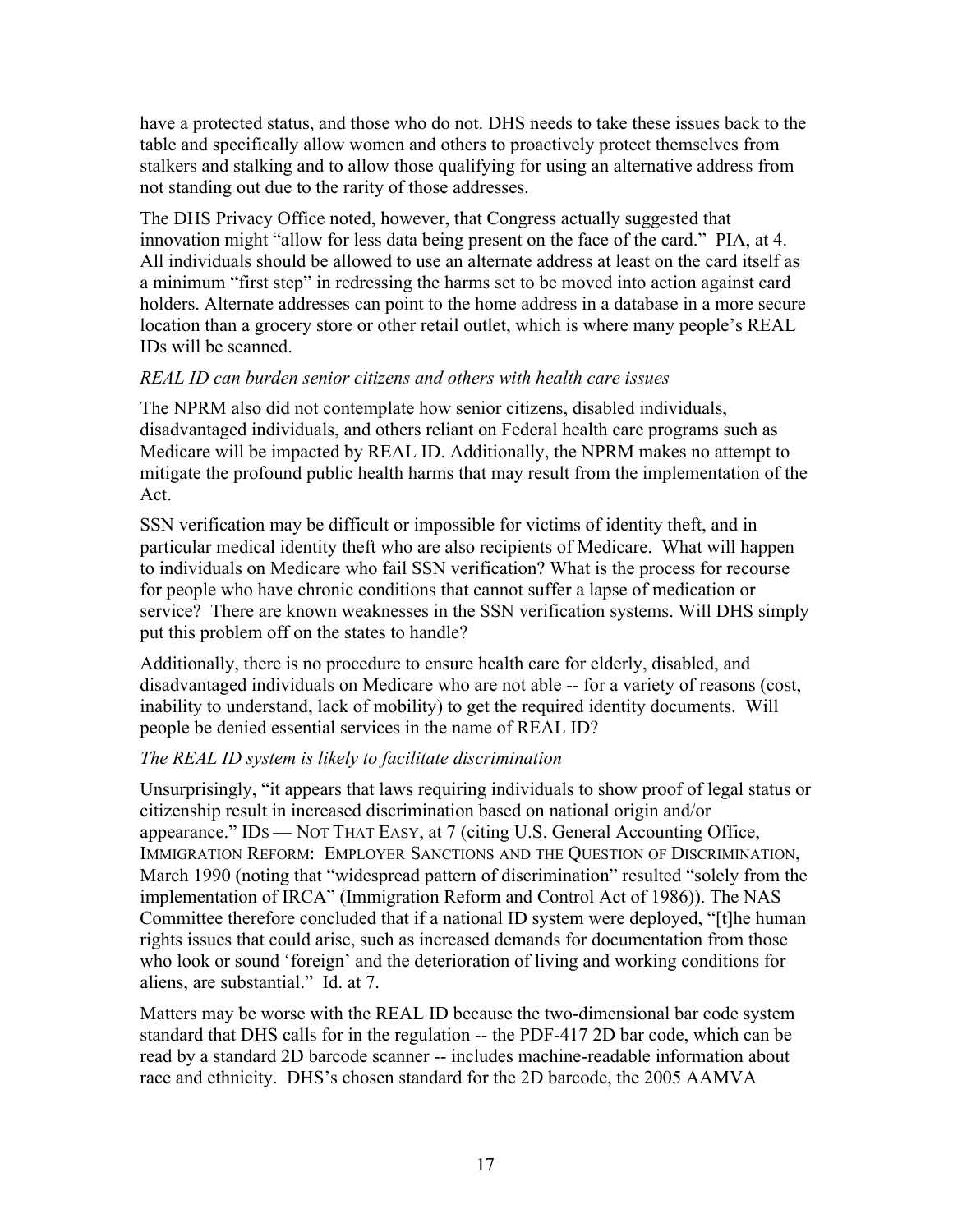Driver's License/Identification Card Design Specifications, Annex D, includes the cardholder's race as one of the data elements.

Under this standardized format, white people would carry the designation "W"; black people would carry the designation "BK"; people of Hispanic origin would be designated "H"; Asian or Pacific Islanders would be "AP"; and Alaskan or American Indians would be "AI."

DHS does not require the "race/ethnicity" data element, but its chosen standard could be adopted in its entirety by state driver licensing bureaus. Yet DHS has done nothing to prevent or discourage the placement of race and ethnicity in the machine readable zones of this national ID card. Federal law and regulation should not promote a national ID system that can track people by race.

Security experts Forno and Schneier also note that those who do not obtain REAL IDs may be deemed suspicious. "One likely outcome of this DHS-proposed social segregation is that people presenting non-Real ID identification automatically will be presumed suspicious and perhaps subject to additional screening or surveillance to confirm their innocence at a bar, office building, airport or routine traffic stop." , http://news.com.com/2010-7348-6180835.html?tag=tb

#### IV. The REAL ID Act raises serious federalism concerns

The NPRM expressly asks about federalism (p. 95): "(10) The federalism aspects of the rule, particularly those arising from the background check requirements proposed herein." It also presents an analysis of federalism pursuant to Executive Order 13132 (pp. 114-122).

We believe that the Act violates both the spirit and the letter of federalism law. Our Constitution established a federal government with limited, enumerated powers in order to protect the people from undue concentration of power. "Perhaps the principal benefit of the federalist system is a check on abuses of government power.... Just as the separation and independence of the coordinate Branches of the Federal Government serve to prevent the accumulation of excessive power in any one Branch, a healthy balance of power between the States and the Federal Government will reduce the risk of tyranny and abuse from either front. . . . In the tension between federal and state power lies the promise of liberty." *Gregory v. Ashcroft,* 501 U.S. 452, 459 (1991).

A federal law that aims to conscript the states into creating a national ID system, with all the privacy and civil liberties risks discussed in Part I of these comments, is precisely the kind of scheme that the Framers expected that federalism would guard against. As of this writing, several states have passed anti-REAL ID resolutions or legislation, and similar bills have been filed in many other states. While the states are concerned about the costs of this unfunded mandate, they are also concerned about how it intrudes upon state sovereignty and civil liberties.

As one New Hampshire legislator said recently, the REAL ID Act "is probably the worst piece of blackmail to come out of the federal government. This is pure, unadulterated blackmail." Norma Love, "Representatives okay REAL ID ban," *Concord Monitor*, April 6, 2007 http://www.concordmonitor.com/apps/pbcs.dll/article?Date=200704. And the governor of New Hampshire has echoed this sentiment, noting that too many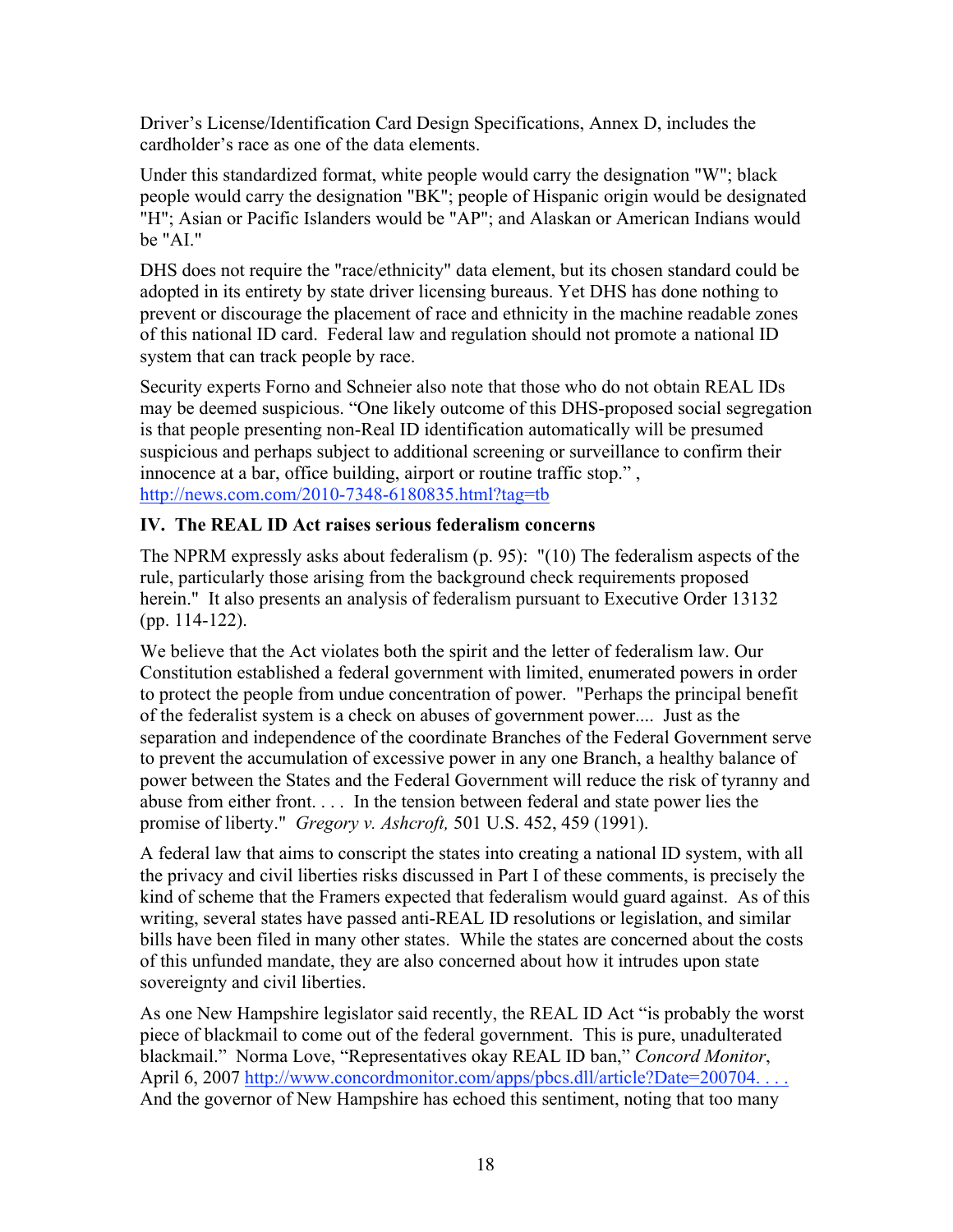questions remained about costs and privacy and that the Act would turn state DMV workers into de facto agents of the Homeland Security Department. Id.

### *Federalism protects individual rights*

One aspect of federalism is the protection of individual rights against government abuse. As EFF explained in Part I, the national ID system that the Act seeks to create poses enormous risks to privacy and civil liberties.

Recent federalism case law has centered around the notion of "commandeering." In exercising its power under the Commerce Clause, Congress may not "commandeer" the state regulatory processes by ordering states to enact or administer a federal regulatory program. *See, e.g., New York v United States*, 505 U.S. 144 (1992) (holding unconstitutional the "take title" provision of the 1985 Low-Level Radioactive Waste Policy Amendments Act requiring States to dispose of radioactive waste within their borders by a certain date or take on ownership and legal liability for such waste).

This anti-commandeering principle was later extended when the Supreme Court held that Congress may not circumvent the prohibition on commandeering a state's regulatory processes "by conscripting the State's officers directly." *Printz v. United States*, 521 U.S. 898, 935 (1997) (holding unconstitutional Brady Handgun Violence Prevention Act provisions that forced non-federal law enforcement officers to do background checks on gun buyers).

DHS argues that "[t]he proposed rule would not formally compel any State to issue driver's licenses or identification cards that will be acceptable for federal purposes. Importantly, under this scheme, '[a]ny burden caused by a State's refusal to regulate will fall on those [citizens who need to acquire and utilize alternative documents for federal purposes], rather than on the State as a sovereign.'" NPRM, at 120 (quoting *New York*, 505 U.S. at 173.

This defense is legal sophistry. It is equally  $-$  if not more  $-$  arguable that, because the issuance of drivers' licenses is a state regulatory function, the minimum issuance and verification requirements established in this bill, even if limited to federal agency acceptance, constitute an effective commandeering by Congress of the state regulatory process, or a conscription of the state and local officials who issue the licenses.

It is particularly disgusting that DHS would seize upon the fact that the Act's burdens fall on citizens as a defense to federalism concerns. It is obvious from the statutory structure that the States are being coerced into limiting the rights of individuals by forcing a trade between the dangers of a national ID scheme and individuals' being able to board planes, and transact with federal agencies using "valid" ID.

Finally, this defense elevates form over substance. DHS itself "recognizes that, as a practical matter, States may view noncompliance with the requirements of REAL ID as an unattractive alternative." NPRM, at 122.

#### *Employee background checks*

Federalism also seeks to protect the states as political entities against the central government. The anti-commandeering doctrine addresses the accountability problem of States being "blamed" for federal regulation, which harms to democracy to the extent that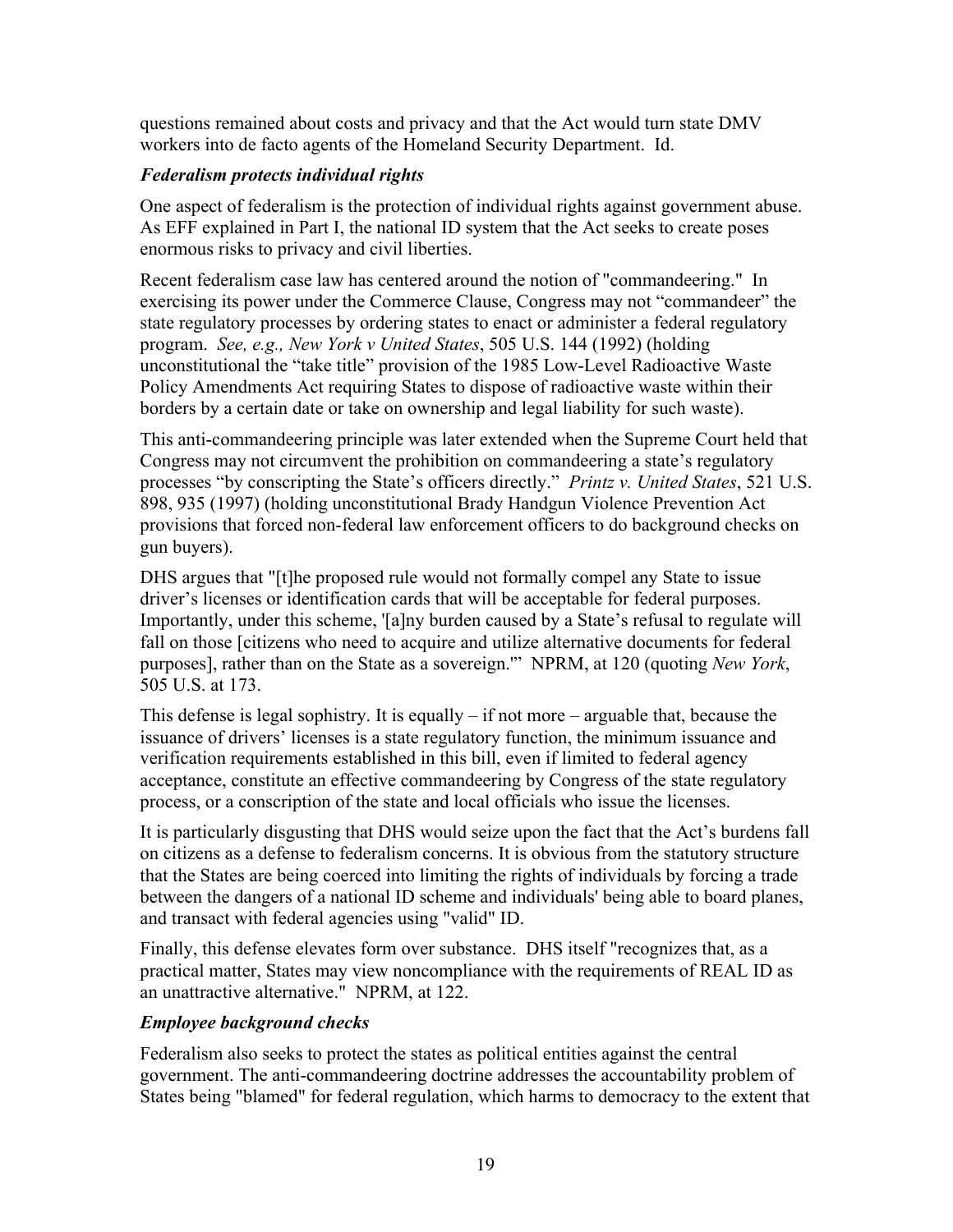the public is misled into venting its political ire at state officials who merely implement federal policy, rather than the federal government that created the policy. Thus, in *New York v. United States*, the statute required the state legislature to make the politically difficult decision about where to locate a facility for the disposal of radioactive waste. Congress obviously sought political credit for solving the radioactive waste problem without taking responsibility for making decisions likely to outrage voters.

This issue is especially important for the Act's background check provisions. DHS emphasized background checks as a federalism issue because in *Printz*, mentioned above, the Supreme Court held unconstitutional some provisions of the federal Brady Act, which required State and local law enforcement officers to perform background checks on handgun purchasers and related activities, because they effectively commandeered these officers to enforce federal regulations.

The Brady Act demanded that local "chief law enforcement officers" receive paperwork from gun sellers and make a "reasonable effort," within five days, to determine whether their customers fell into any of the categories forbidden by federal law to purchase guns. The Court held that it is "fundamentally incompatible with our constitutional system of dual sovereignty" for the federal government to commandeer state or local government officials to "administer or enforce a federal regulatory program." *Printz*, 521 U.S. at 935.

Importantly, *Printz* relied heavily on *Gregory*: "Just as the separation and independence of the coordinate branches of the Federal Government serve to prevent the accumulation of excessive power in any one branch, a healthy balance of power between the States and the Federal Government will reduce the risk of tyranny and abuse from either front." *Printz*, 521 U.S. at 921 (*quoting Gregory*, 501 U.S. at 458). Justice Scalia also characterized federalism as "a double security . . . to the rights of the people." Id. at 922 (quoting THE FEDERALIST NO. 51 (Alexander Hamilton)). He concluded: "The power of the Federal Government would be augmented immeasurably if it were able to impress into its service - and at no cost to itself - the police officers of the 50 States." Id.

The government argued in *Printz* that unlike in *New York*, the states were not making policy decisions and that the mere "discrete, ministerial tasks" called for by the Brady Act would not lead anyone to assign responsibility to local government rather than to Congress. Id. at 929. But Justice Scalia found that the key question was "(p)reservation of the States as independent and autonomous political entities." Id. at 928. By using the resources of local government, Congress avoided paying for the work; moreover, the local government official was stuck in the role of being the face of enforcement, the one to blame for any denial or mistake in the course of performing individual background checks, even though the sheriffs who brought the suit had publicized their opposition to the Brady Act. Id. at 929-30.

Importantly, the merits of the Brady Act were largely irrelevant to the Court's anticommandeering analysis. The Court acknowledged that the Brady Act "serves very important purposes, is most efficiently administered by CLEOs during the interim period, and places a minimal and only temporary burden upon state officers." Id. at 931-32. Nevertheless, these arguments simply miss the point. By "resist[ing] the temptation" to approve of "an expedient solution to the crisis of the day," federalism serves the long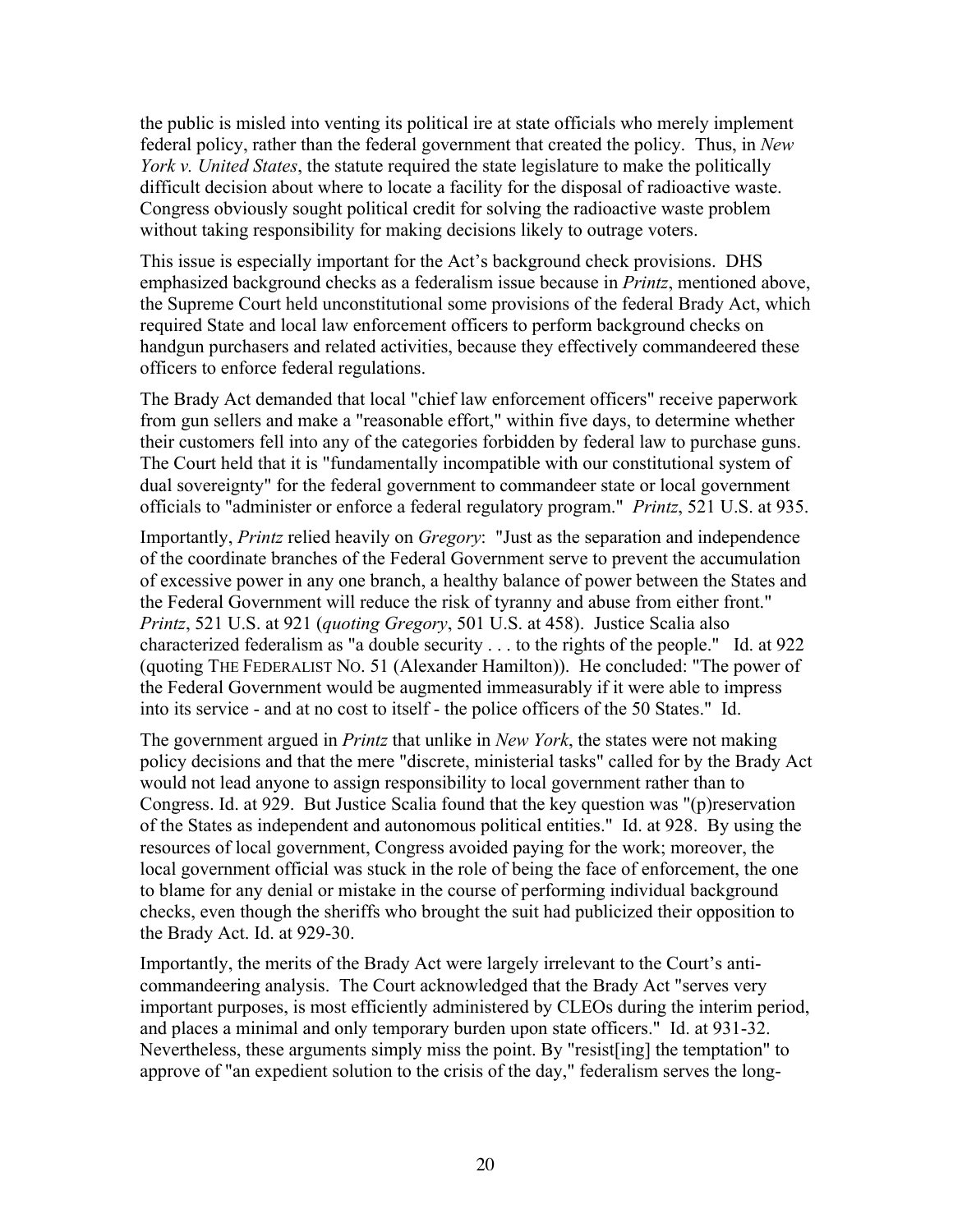term constitutional goal of individual liberty in ensuring that decentralized government could provide a "double security" for the rights of the people. Id. at 933.

Here, there is no doubt that the entire purpose of the REAL ID Act is to impress the DMVs of the 50 states into the service of the federal government. There is no doubt that the national ID system it creates endangers the privacy and civil liberties of Americans. And there is no doubt that Congress wished to avoid public scrutiny of the Act by sneaking it into a massive appropriations bill with little or no debate about its national ID system.

#### V. The contemplated REAL ID system lacks adequate, credible protection for privacy and other important rights

Given the dangers of any national ID system, it is unremarkable that the REAL ID Act expressly repealed statutory provisions intended to protect individuals' privacy. In this section we comment on a variety of other problems with the proposed national ID system.

## *Privacy is an issue of national significance*

Many different federal laws and policies seek to foster privacy and data security, even in the context of national security programs. The Executive Order establishing the President's board on safeguarding Americans' civil liberties, for example, states in its very first section:

The United States Government has a solemn obligation, and shall continue fully, to protect the legal rights of all Americans, including freedoms, civil liberties, and information privacy guaranteed by Federal law, in the effective performance of national security and homeland security functions.

E.O. 13353, Establishing the President's Board on Safeguarding Americans' Civil Liberties (Aug 27, 2004).

The Privacy Act requires federal agencies to undertake a variety of information practices, and it accords individuals a number of rights intended to protect privacy and similar interests. 5 U.S.C. §552a. The law requires agencies to extend these protections to systems of records operated "by or on behalf of the agency . . . to accomplish an agency function" when that is done by contract. 5 U.S.C. §552a(m).

While the Privacy Act apparently did not contemplate that states would maintain systems of records in furtherance of federal functions, Office of Management and Budget guidelines issued after the Privacy Act's passage say that the Act is intended to cover "de facto as well as de jure Federal agency systems." Office of Management and Budget, Privacy Act Implementation: Guidelines and Responsibilities.

The Federal Information Security Management Act of 2002 (FISMA), 44 U.S.C. § 3541 et seq. (enacted as Title III of the E-Government Act of 2002, Pub.L. 107-347), seeks to bolster information security within the federal government and for federal government functions by mandating yearly security audits. Under FISMA, the head of each agency is responsible for information security protections with regard to information systems and "information collected or maintained by or on behalf of the agency." 44 U.S.C. §  $3544(a)(1)(A)$ .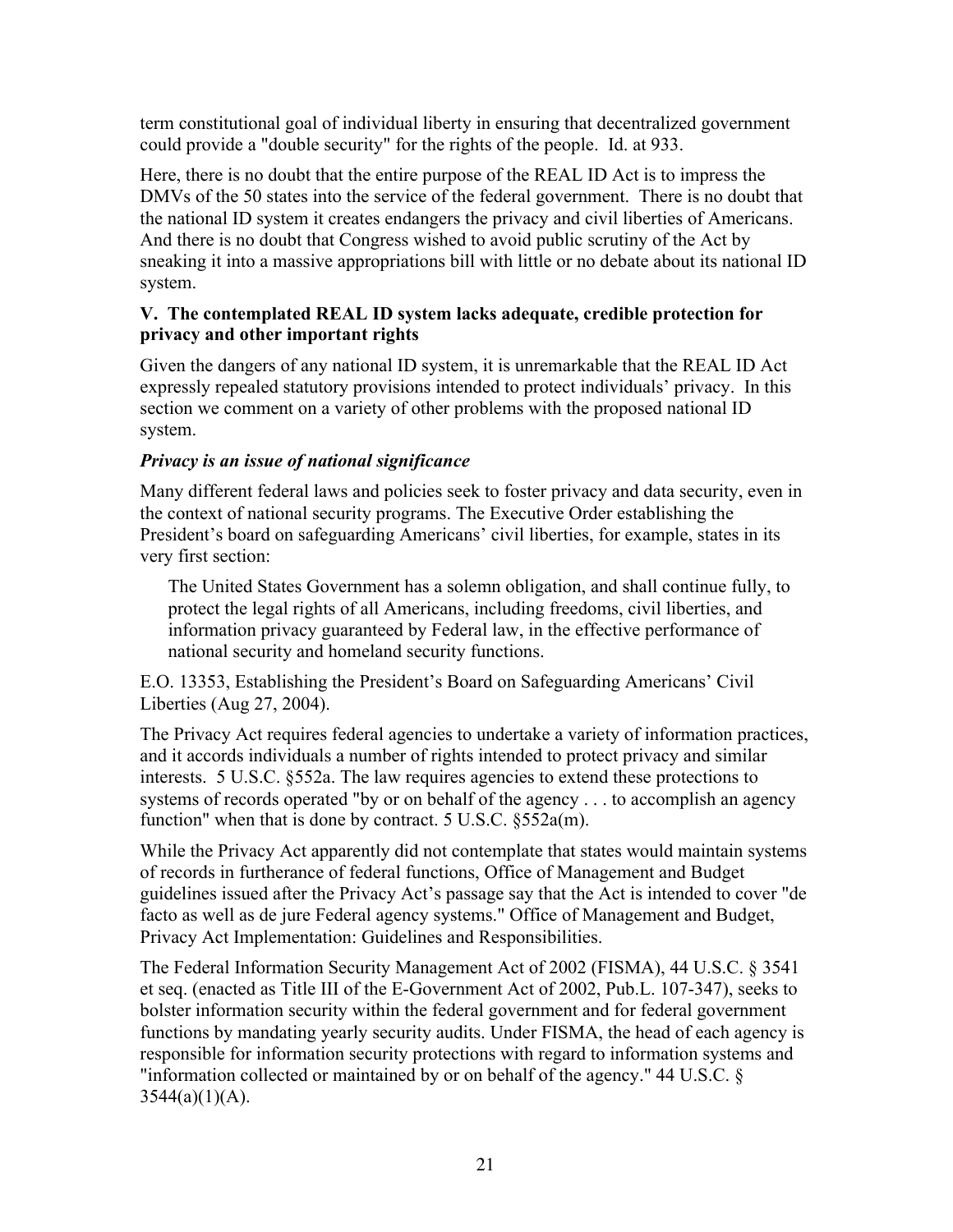Accordingly, DHS cannot be absolved of its statutory responsibilities.

#### *Congress expected DHS to address privacy and security issues*

In the NPRM, DHS attempts to abdicate its responsibility to address privacy and security issues, saying: "The Act does not include statutory language authorizing DHS to prescribe privacy requirements for the state-controlled databases or data exchange necessary to implement the Act." NPRM, at 24 n.3.

But as the DHS Privacy Office recognized, Congress wanted DHS to address crucial privacy and security issues in the regulations.

"The House Conference Report for the REAL ID Act includes several key statements of Congressional intent regarding privacy. For example, in its discussion of section  $202(d)(12)$  of the Act, which requires each state to provide electronic access to the information in its motor vehicle databases to all of the other states, the Conference Report makes clear that Congress recognized the need for the regulations to address privacy and security and that those protections should be at least the equivalent of existing federal protections. The Conference Report reads in relevant part:

'DHS will be expected to establish regulations which adequately protect the privacy of the holders of licenses and ID cards which meet the standards for federal identification and federal purposes.'

In addition, the Conference Report discussion of Section 202(b)(9) of the Act, which calls for using "a common machine-readable technology, with defined minimum data elements," clearly indicates that Congress wanted privacy to be a consideration in implementing the technology. The Conference Report states:

'There has been little research on methods to secure the privacy of the data contained on the machine readable strip. Improvements in the machine readable technology would allow for less data being present on the face of the card in the future, with other data stored securely and only able to be read by law enforcement officials.'"

PIA, at 4 (footnotes and italics omitted).

Thus, DHS cannot validly claim that it lacked authority to protect privacy. It simply refused to use it.

#### *The DHS regulations do not provide for privacy or security of personal data*

As discussed above, the creation of interlinked databases as well as the requirement that each DMV store copies of every birth certificate and other documents presented to it will create a one-stop shop for identity thieves, as well as other privacy problems.

The databases required by the Act are extensive. Each state's DMV database, at a minimum, will be linked and both information and documents – from SSNs and birth dates to copies of birth certificates and bank statements – will be accessible to many persons across the country. This will be a dream for identity thieves, and the potential for insider fraud and unauthorized insider issuance of false licenses is enormous.

While the DHS regulations require the states to provide information "as to how the State will protect the privacy of the data collected, used, and maintained in connection with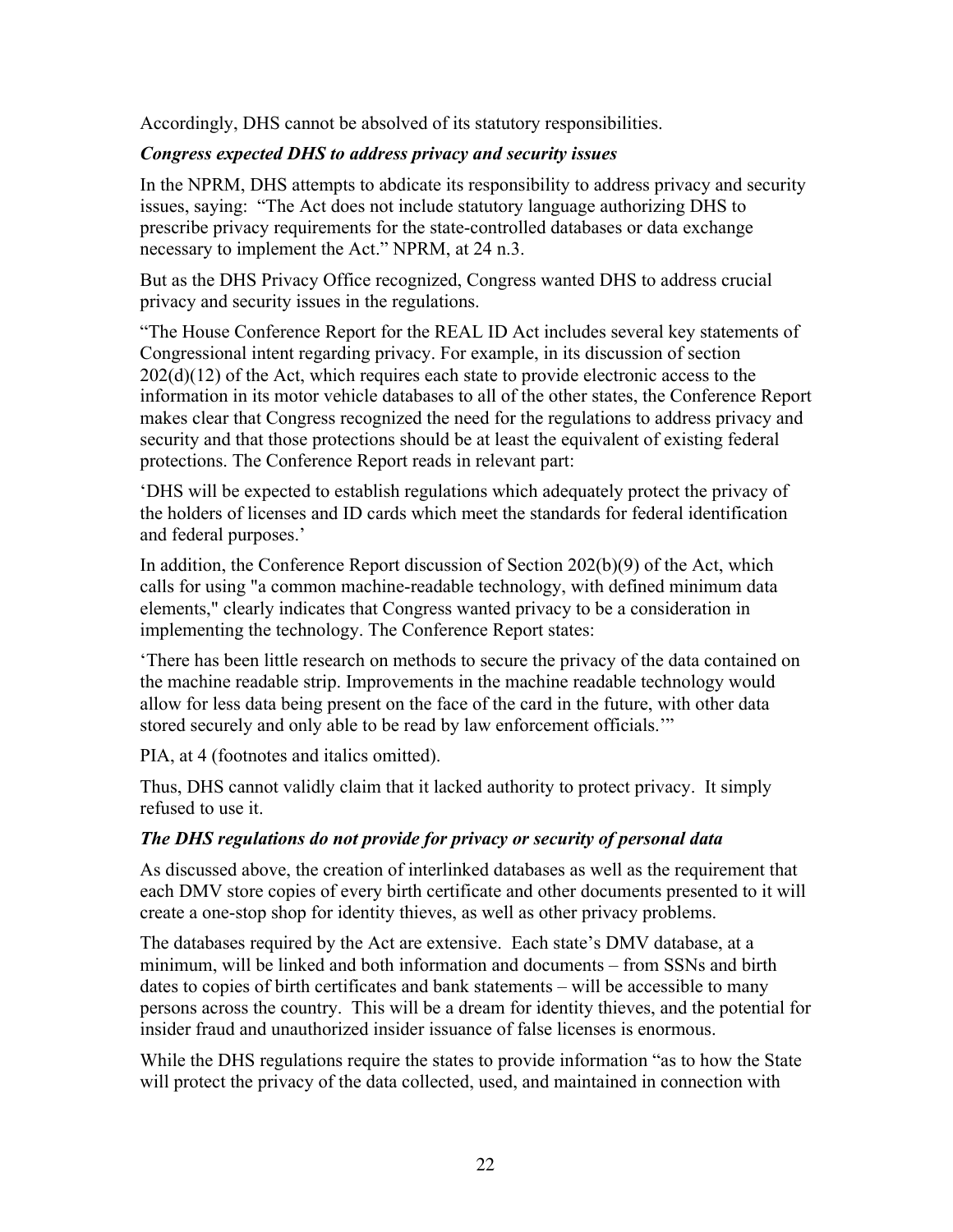REAL ID, including all source documents," DHS does not require or set minimum standards for privacy protection. NPRM, at 27.

At present, there is no sign that the private sector will be prevented from using the cards for authentication or data indexing. Thus, once these cards are ubiquitous, businesses will have access to a credential that provides strong authentication, and an index number, without having to commit to any improvement in their privacy practices.

Commercial "harvesting" of REAL ID data will be facilitated by the "machine-readable technology" requirement. It is virtually certain that this technology will be available to the private sector as well as to governmental users. "And because the IDs will become standardized around one mandated technology, the cost of license-reading technology will decrease, thereby lowering the cost barrier to the collection and storage of the holders' personal data by private parties." Froomkin, 48 Boston College L. Rev. at 83.

Thus, as security expert Bruce Schneier observed, "This will, of course, make identity theft easier. Assume that this information will be collected by bars and other businesses, and that it will be resold to companies like ChoicePoint and Acxiom. It actually doesn't matter how well the states and federal government protect the data on driver's licenses, as there will be parallel commercial databases with the same information." Schneier on Security, http://www.schneier.com/blog (May 9, 2005, 09:06 EST).

### *DHS failed to address the issue of identity theft*

The Act does not contain limitations on what personal information in a DMV database, including source documents, may be accessed, by whom, or for what purposes. The proposed regulations state: "DHS believes that it would be outside its authority to address this issue [of identity theft] within this rulemaking." NPRM, at 73.

However, 6 U.S.C.  $\S$  42 (1) states that among DHS's duties is:

assuring that the use of technologies sustain, and do not erode, privacy protections relating to the use, collection, and disclosure of personal information.

Thus, we believe it is within DHS authority to address the issue of identity theft.

#### *DHS failed to guide the states with respect to a comprehensive security plan*

Instead, because DHS has stated that it believes it does not have the authority to address identity theft, it requires the states to devise a comprehensive security plan for safeguarding information collected, stored, or disseminated for purposes of complying with the REAL ID Act. See §37.41 (pp. 150-152); §37.55 (p. 156); §37.57 (p. 157)

A comprehensive security plan is indeed critical. Media reports about data security breaches at major institutions throughout American society have repeatedly proven to the public that the entities that collect, store, process and disseminate their personal information lack meaningful information security.

The system envisioned by the REAL ID Act contains at least four major architectural weak points: (1) access to data stored on the card itself, such as the danger of automated data harvesting by public and private entities who can, regardless of authorization, access the card's machine-readable component; (2) access to ID validation services, to the extent that DHS permits states to provide such services to other entities; (3) access to the data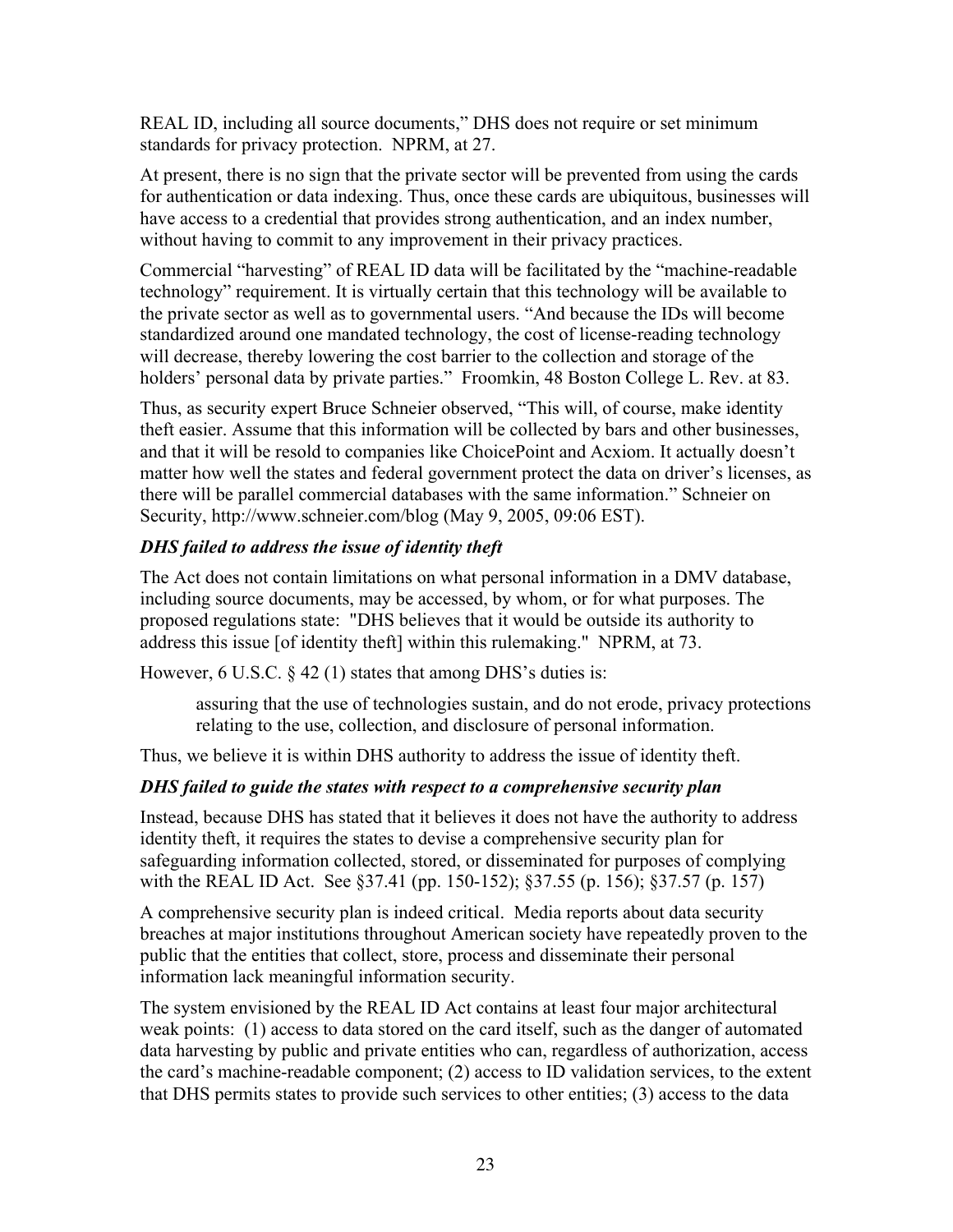channels used to transmit data required to be transmitted by the REAL ID Act; and (4) access to the backend systems themselves, including any private-sector entities that states might contract out DMV operations or data processing.

Data breach is not a trivial concern in this system. The REAL ID system will contain a complete information set ready-made for identity theft on a scale that we have not known before, and this information will be broadly disseminated to and amongst the states. DHS has suffered significant data breaches even within its own most secure environments; for example, TSA lost a hard drive containing SSNs, bank data and payroll information for about 100,000 of its employees from a controlled area at TSA headquarters. Caroline McCarthy, "TSA acknowledges potential data breach," http://news.com.com/2110-1029\_3-6181890.html (May 8, 2007).

If DHS cannot protect internal employee data within its own secure, controlled environments, why should anyone trust the REAL ID system to keep secure 250 million individuals' data being shared across 56 states and other jurisdictions?

For instance, the Act provides that "other states" must have access to the state motor vehicle databases, but does not detail who in "other states" may access these databases, what information they may access and for what purposes, what they may do with the information they receive, and a host of other questions about the permissible bounds of authorized access. DHS needed to address these and similar issues.

But while DHS requires the states to devise a comprehensive security plan for safeguarding information collected, stored, or disseminated for purposes of complying with the REAL ID Act, there is virtually no guidance as to what that plan should look like.

The proposed regulations do not call for the development, implementation, and assessment of common security controls, do not provide guidance or standards for documentation of the structured process of planning adequate, cost-effective system security protection, and do not delineate responsibilities and expected behavior of all individuals who access the system.

DHS does not even produce a framework for assessing the information security and privacy impacts of the network of state motor vehicle databases and associated computer systems, including those involved in verifying documents and other data covered by the REAL ID Act. Such a framework could have defined:

--what information is collected

--why the information is being collected

--how the information will be used

--the right of individuals to decline to provide information or otherwise control information about them

--with whom the information will be shared

--how the quality and integrity of the information will be maintained

--how the system will be secured from unauthorized access and use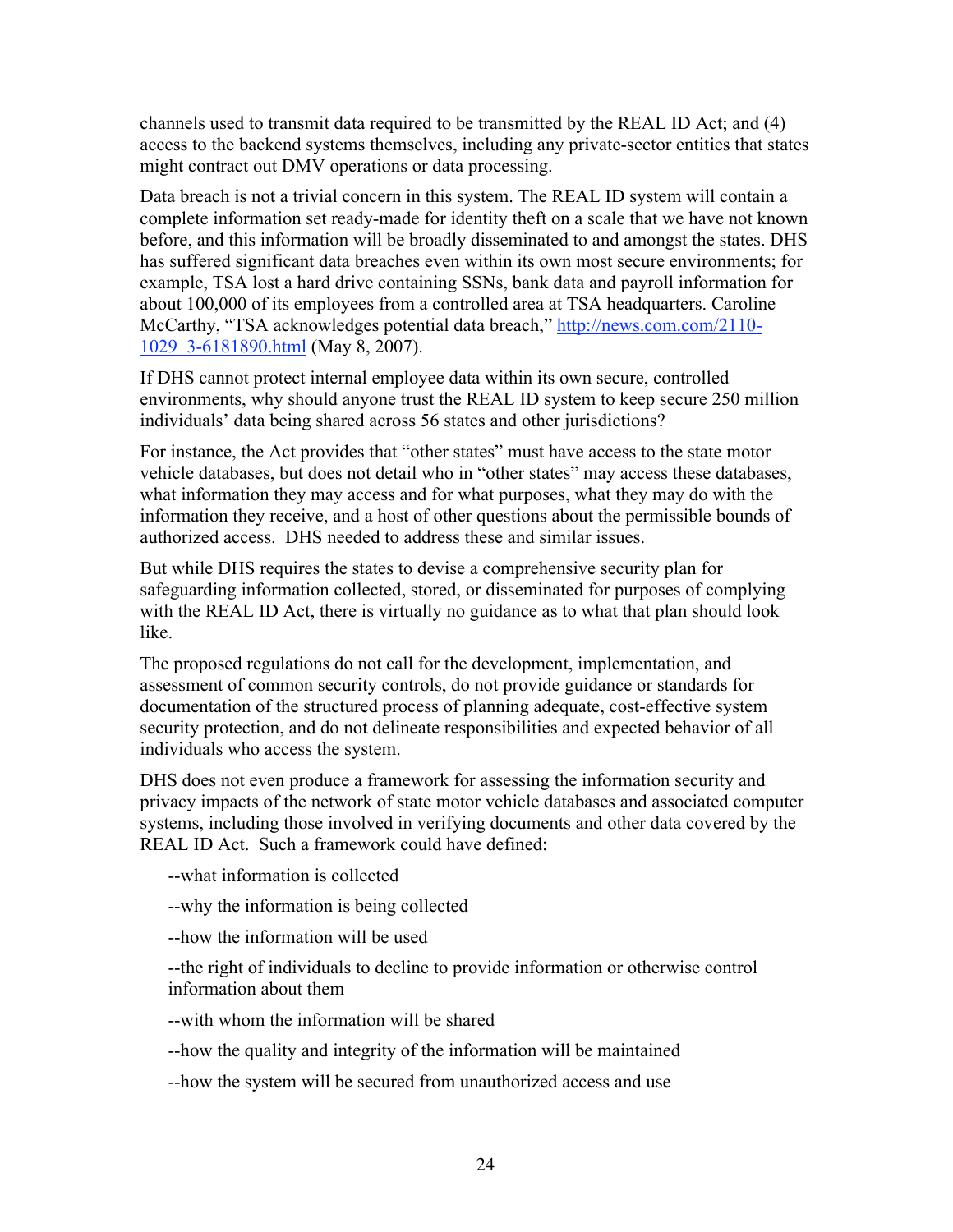--how long the information will be retained

--how oversight of the system will be performed

- --what privacy policies and procedures will be used to protect the information
- --who will be accountable for compliance with privacy, security, and other policies
- --how individuals can protect their rights in data about them.

For example, § 37.33 requires states to maintain a state motor vehicle database containing, as a minimum, the data printed on DL/ID cards, card serial numbers, SSNs, and driver's histories; it also requires states to provide all other states with electronic access to the information in the state's motor vehicle database. Yet DHS provides absolutely no privacy or security standards for this data.

Instead, § 37.41 calls for states to prepare a comprehensive security plan for DMV offices and DL/ID card storage and production facilities, including addressing safeguards to protect the security, confidentiality, and integrity of the personal information stored and maintained in DMV records and information systems. §§ 37.41, 37.55 and 37.57 require states to submit comprehensive security plans to DHS as an initial certification process and annually thereafter.

The NPRM does not define security standards or a governance structure for managing any of the shared databases and systems. This abdication places the states in an impossible position: they are being forced to make their own citizens' personal information available to every other state with no guarantee of privacy or security.

And if a state were to make a good faith effort to do so, the first thing it would realize is that it has no idea what it is to do. These databases have not been built yet. To ask the states to develop such "comprehensive security plans" without first knowing the structure of the required databases and systems makes absolutely no sense.

Moreover, if states could comply with the security requirement by developing their security plans separately, some states will have stronger security than others—but the requirement that a state must give all other states access to its database of sensitive personal information means that the state with the weakest security would make other states' systems and data vulnerable to unauthorized access, acquisition, disclosure, modification, or destruction.

A comprehensive privacy and security framework for DMV facilities and the databases mandated by the REAL ID Act is essential to the accomplishment of the Act's objective of creating more secure and reliable identity credentials. In order to ensure that a state can properly secure the personally identifiable information of its residents, it must be able to hold other states that have access to its records and systems to its security standards.

#### *DHS deferred the critical issue of encryption*

As for security of the ID itself, DHS has mentioned that encryption of the machinereadable zone (MRZ) on licenses might be preferable - but it has not mandated that states in fact encrypt the data. In fact, the NPRM specifically asks for comments on encryption of the MRZ.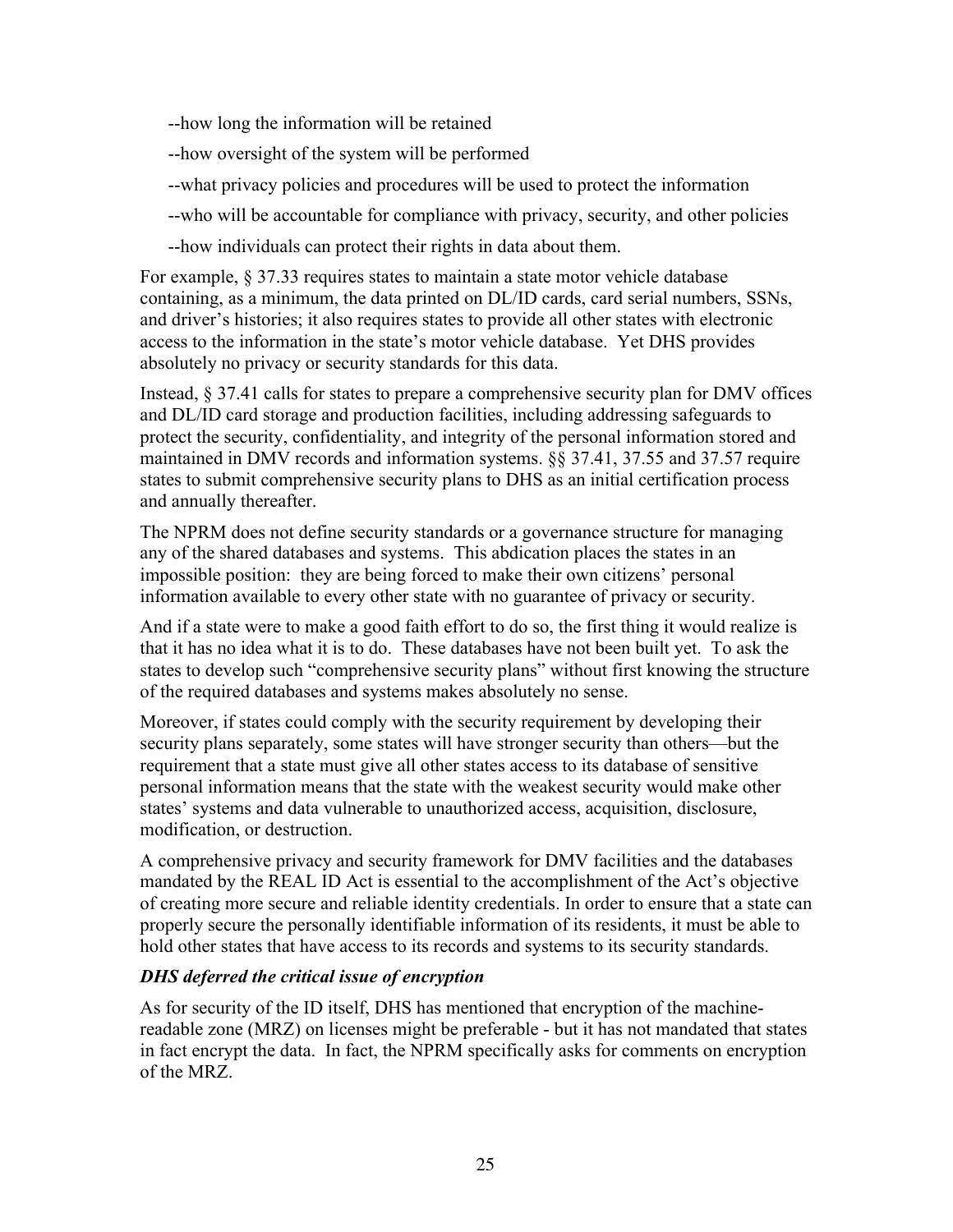We do not endorse the REAL ID, of course, but we nonetheless believe that protection of the MRZ data is necessary to prevent routine harvesting of the personal information contained therein. In California, the option of not encrypting is simply unacceptable given the importance of privacy to Californians, established by the California Constitution's guarantee of an individual's "inalienable right" to pursue and obtain "privacy" (Art. 1, sec. 1), as well as many state privacy laws. As the DHS PIA recognizes, a standardized MRZ on all states' IDs increases the likelihood of secondary uses by private sector and governmental entities, while the inclusion of the personally identifying information from the front of the card in the MRZ facilitates the creation of databases for secondary uses.

We question the need for any personal information in the MRZ, given that law enforcement officers can simply use their eyes to read the data from the face of the card. The MRZ could contain a pointer that does not correspond to any other ID number (including the REAL ID number) to a law-enforcement-access-restricted database, and that pointer could be changed each time the REAL ID is renewed.

#### *The background check provisions are bad for privacy*

DHS requires background checks of those involved in REAL ID processing. §§ 37.03 (p. 126); 37.45 (p. 153) 37.55 (p. 156); 37.57 (p. 157). Two aspects of the proposed requirement raise privacy issues. (1) The permanently disqualifying offenses are defined as conviction of the felonies listed in 49 CFR 1572.108(a). That list does not include identity theft or financial fraud, which is the most likely criminal act of a dishonest employee. (2) Requiring a financial history check as part of an employee background check would be a privacy invasion that would not provide information useful to DMV in reducing security risks.

#### *DHS failed to address the critical privacy issues of redress, access and correction*

With REAL ID, the role of the driver's license will become even more critical to the average, law-abiding citizen's ability to conduct his or her life. When problems arise, the individual will be severely hampered if resolution is not quickly and easily available.

Two of the basic privacy principles are Individual Participation, the right of individuals to access and correct their own personal information, and Accountability, including individuals' right to due process and redress when they are harmed by errors or abuses of their personal information.

An effective and timely redress process for individuals whose records contain errors, inaccuracies, or fraudulent information is essential. The ability to replicate the correction throughout the system is critical. REAL ID-based identity theft victims cannot be left in permanent legal limbo and must not be made to bear the costs of correcting their records. Timely and adequate redress would be a primary function of a federated governance structure, managed by states according to agreed upon policies.

Lack of redress will cause profound distress to individuals:

• Individuals who cannot get an SSN verified and who are on Medicare may be dropped from the rolls and may be exposed to life-threatening lapses in medical care.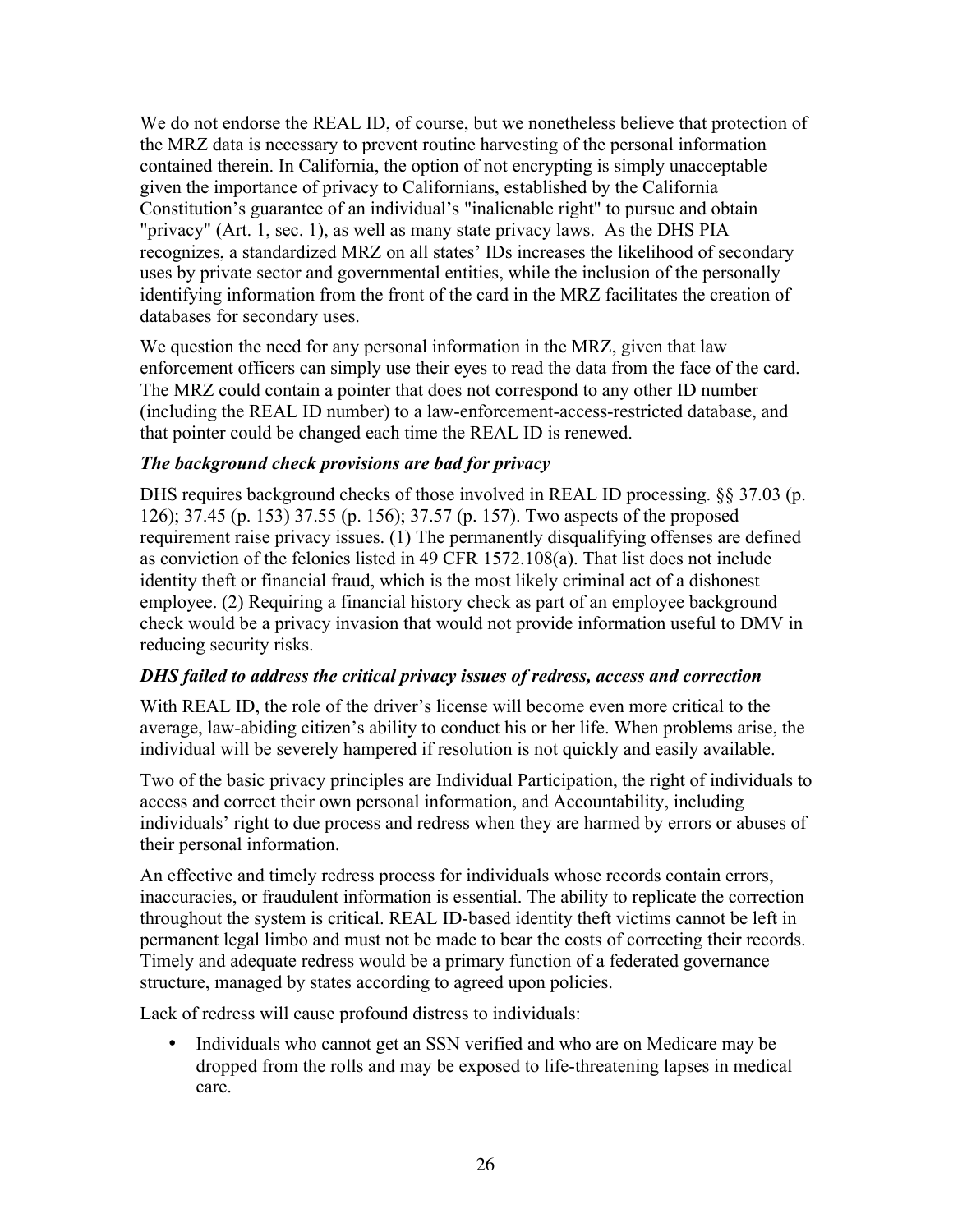- Individuals who have been victims of criminal identity theft may never be able to qualify for a REAL ID due to the actions of their imposters. These individuals may be denied healthcare, and may not be able to fly commercially or even be licensed to drive a car due to their lack of ability to defend their identity documents as accurate.
- Individuals who are recently married or divorced and who apply for a REAL ID may well fail the SSN verification, potentially disrupting their lives and ability to receive healthcare or conduct their lives in a normal manner.

DHS has put a great deal of trust in the various processes it is insisting on. But there are many intricate moving parts in the process, and DHS has not thought through the issues each part creates. For example, while SSN verification may sound like a system that is complete and accurate, SSN verification systems rely in whole or in part upon the accuracy of public records. And we also know that SSN verification can and does fail, producing both false negatives and false positives. DHS has not allowed for this in its NPRM, and this is problematic. There must be a clear, fair, plan of specific recourse and redress that is consistent. Otherwise, victims of identity theft and others will have many problems getting through the REAL ID system.

#### *The DHS Privacy Impact Assessment did not address all of the issues raised by the REAL ID Act and NPRM.*

EFF applauds the Privacy Office's attempt to conduct a privacy impact assessment, which addressed privacy issues more objectively than did the NPRM. Nevertheless, we believe the PIA failed to address some key issues.

The PIA listed four areas of inquiry or primary concern, and stated that these four areas are the "key privacy issues" posed by the Act:

The PIA addresses the key privacy issues posed by the Act: (1) Does the REAL ID Act create a national identity card or database; (2) How will personal information required by the REAL ID Act be protected in the state databases; (3) How will the personal information stored on the machine readable technology on the driver's licenses and identification cards be protected from unauthorized collection and use; and (4) Do the requirements for a photograph and address on the credential and the DMV employee background check erode privacy. PIA, at 16.

There are, however, many substantial areas of concern that the PIA did not address, including issues relating to public safety. For example, the PIA (and the NPRM for that matter) completely ignored crucial concerns about stalking using women's real addresses contained on the card and in linked databases. The databases used by the states will be federated, and will have thousands of access points. What is to stop an individual from stalking a woman whose detailed home address information is there for the taking? And what about the dangers presented for women who will be asked by hundreds if not thousands of individuals over the course of their daily lives to see their REAL ID card? Only a subset of women meet the standard required by REAL ID for listing an alternate address; the vast majority of women will be forced to list their home address and have it be visible on their ID card. With the REAL ID plan, individuals who want to stalk a